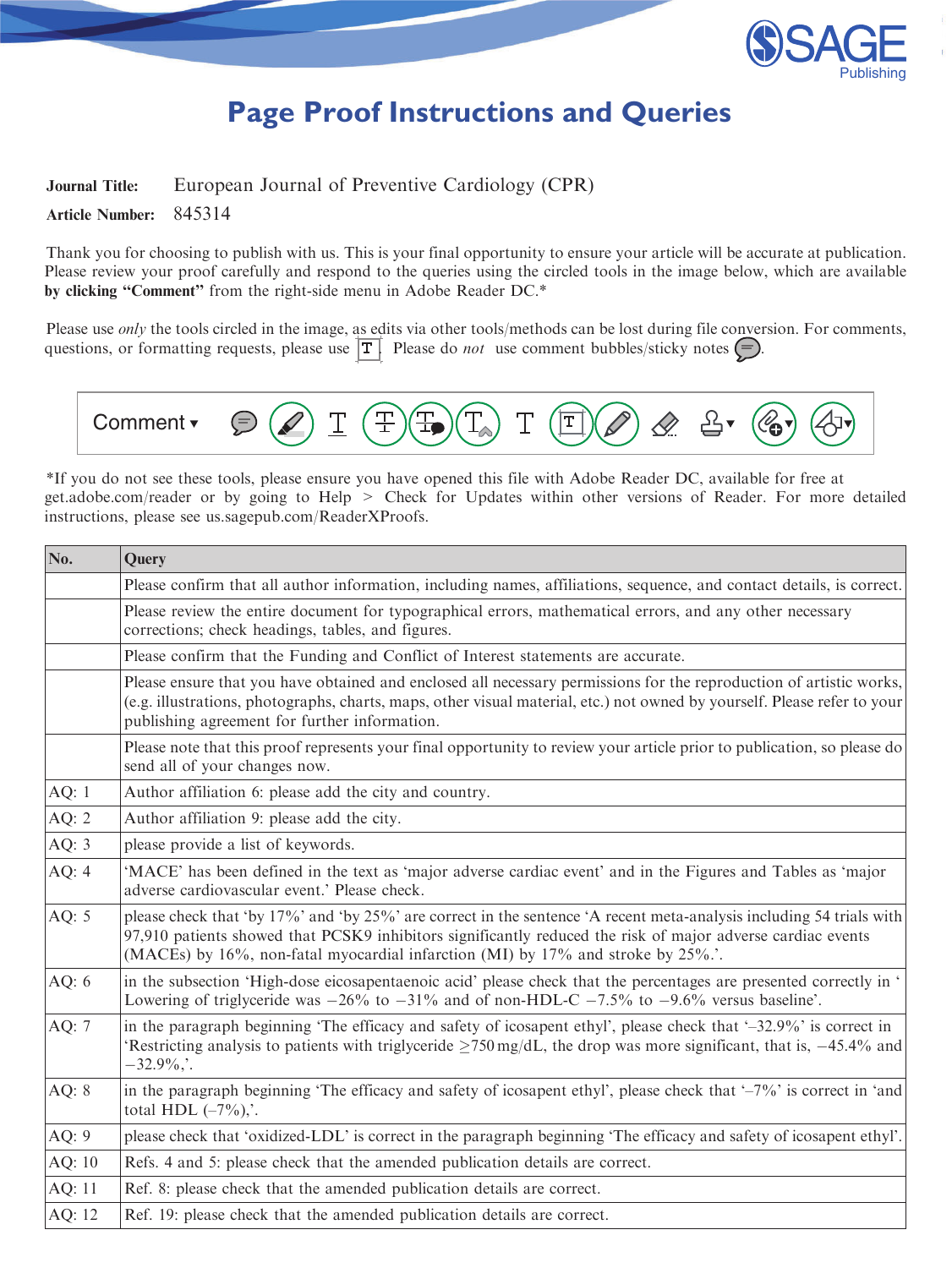<span id="page-1-0"></span>

| AQ: 13 | Ref. 41: please check the author name and add the publication details.                                                                                |  |  |
|--------|-------------------------------------------------------------------------------------------------------------------------------------------------------|--|--|
| AQ: 14 | Ref. 42: please add the year of origination of the material before the accessed date. Please add the date that you last<br>accessed the website.      |  |  |
| AQ: 15 | Ref. 43: please add the date that you last accessed the website.                                                                                      |  |  |
| AQ: 16 | Ref. 44: please add the volume number.                                                                                                                |  |  |
| AQ: 17 | please note that references after 57 have been renumbered to allow 146 to be cited in sequence in Table 1.                                            |  |  |
| AQ: 18 | Ref. 58: please add the volume and page/article number.                                                                                               |  |  |
| AQ: 19 | Ref. 66: please check that the amended publication details are correct.                                                                               |  |  |
| AQ: 20 | ref. 67: please complete the author names. Please add the volume and page numbers or Epub date.                                                       |  |  |
| AQ: 21 | Ref. 68: please add publication/access details if applicable.                                                                                         |  |  |
| AQ: 22 | Ref. 71: please check that the amended publication details are correct.                                                                               |  |  |
| AQ: 23 | Ref. 80: please check that the amended publication details are correct.                                                                               |  |  |
| AQ: 24 | Ref. 100: please add the date that you last accessed the website.                                                                                     |  |  |
| AQ: 25 | Refs 101 and 102: please add the page/article number.                                                                                                 |  |  |
| AQ: 26 | Ref 106: please add the page/article number.                                                                                                          |  |  |
| AQ: 27 | Ref 109: please check that the amended publication details are correct.                                                                               |  |  |
| AQ: 28 | Ref. 112: please complete the publication/access details.                                                                                             |  |  |
| AQ: 29 | Ref 139: please check that the amended publication details are correct.                                                                               |  |  |
| AQ: 30 | Refs 141 and 142: please add publication/access details.                                                                                              |  |  |
| AQ: 31 | Ref 145: please check that the amended publication details are correct.                                                                               |  |  |
| AQ: 32 | Figure 1: Symbols after SR-BI, Cholesterol efflux, etc. have not reproduced. Please indicated what these should be<br>or that they should be deleted. |  |  |
| AQ: 33 | Figure 1: please define LDLR, LPL, PPRE and RXR in the legend.                                                                                        |  |  |
| AQ: 34 | Table 1: please check that minus signs are what was intended in the LDL-C lowering column.                                                            |  |  |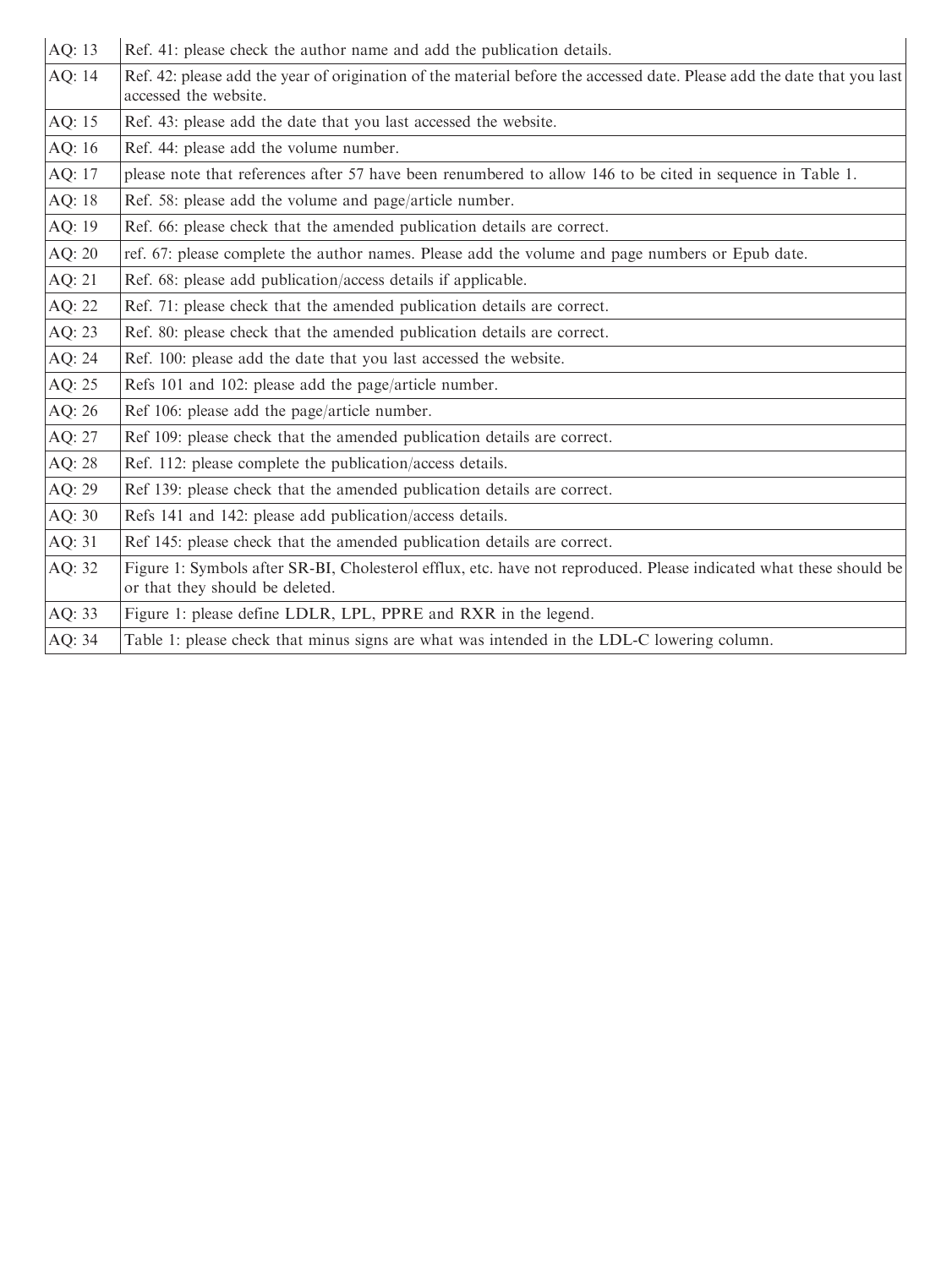<span id="page-2-0"></span>Review



Cesare R Sirtori<sup>1</sup>, Shizuya Yamashita<sup>2,3,4</sup>, Maria Francesca Greco<sup>5</sup>, Alberto Corsini<sup>5,6</sup>, Gerald F Watts<sup>7,8,9</sup> and Massimiliano Ruscica<sup>5</sup>



**ESC** European Society of Cardiology

European Journal of Preventive Cardiology  $0(00)$  1–21 (C) The European Society of Cardiology 2019 Article reuse guidelines: [sagepub.com/journals-permissions](https://uk.sagepub.com/en-gb/journals-permissions) DOI: [10.1177/2047487319845314](https://doi.org/10.1177/2047487319845314) <journals.sagepub.com/home/ejpc>



## **Abstract**

**D**espite the demonstrated benefits of statins and injectable biologics, there is a need for new and safe oral agents for addressing classical lipid targets, low-density lipoprotein cholesterol (LDL-C), triglycerides and high-density lipoprotein cholesterol (HDL-C). LDL-C is unquestionably causal in the development of atherogenesis and atherosclerotic cardiovascular disease, but new options are required to address triglyceride-rich lipoproteins and lipoprotein(a). For hypercholesterolaemia, pitavastatin provides a very low dose and potent statin that does not adversely affect glucose metabolism; bempedoic acid acts at a biochemical step preceding hydroxymethylglutaryl-CoA reductase and is not associated with muscular side effects. For hypertriglyceridaemia, pemafibrate displays a unique and selective agonist activity on peroxisomal proliferator activated receptor- $\alpha$  that does not elevate homocysteine or creatinine. Although omega-3 fatty acids supplementation is not effective in secondary prevention, high dose eicosapentaenoic ethyl ester can lead to a remarkable fall in first and recurrent events in high risk patients with hypertriglyceridaemia/low HDL-C. Gemcabene, a dicarboxylic acid regulating apolipoprotein B-100 is effective in reducing both cholesterol and triglycerides. Among cholesteryl ester transfer protein antagonists that elevate HDL-C, only anacetrapib reduces cardiovascular events. Probucol stimulates reverse cholesteryl ester transport, lowers LDL-C stabilizing plaques and may lower incidence of cardiovascular events. These agents, which act through novel mechanisms, afford good and potentially safe treatment choices that may increase adherence and the attainment of therapeutic targets.

## Keywords  $\blacksquare$ ,  $\blacksquare$  [\[AQ3\]](#page-0-0)

Received 24 January 2019; accepted 1 April 2019

## Introduction

The availability of synthetic lipid lowering drugs for cardiovascular prevention is comparatively narrow. As of now, there are a little more than 10 synthetic agents for use, in addition to the newer biosynthetic agents, for example, monoclonal antibodies<sup>1</sup> or antisense oligonucleotides. $<sup>2</sup>$  There is also a need for novel</sup> agents that are more tolerable than statins with low risk of myalgia and new-onset of diabetes.

The present review will investigate synthetic orally administered pharmacotherapies, in advanced development or currently in use. These agents target plasma cholesterol (pitavastatin and bempedoic acid), triglyceride (high dose eicosapentaenoic acid ethyl ester and pemafibrate), both cholesterol and triglyceride (gemcabene), and the regulation of high-density lipoprotein

- <sup>1</sup> Centro Dislipidemie, A.S.S.T. Grande Ospedale Metropolitano Niguarda, Milan, Italy
- <sup>2</sup>Rinku General Medical Centre, Izumisano, Japan
- <sup>3</sup>Department of Community Medicine, Osaka University Graduate School of Medicine, Suita, Japan
- 4 Department of Cardiovascular Medicine, Osaka University Graduate School of Medicine, Suita, Japan
- <sup>5</sup>Department of Pharmacological and Bimolecular Sciences, Università degli Studi di Milano, Milan, Italy

<sup>6</sup>Multimedica, IRCCS, **No. <mark>[\[AQ1\]](#page-0-0)</mark>**<br><sup>7</sup>School of Medicine, Faculty of He

 $7$ School of Medicine, Faculty of Health and Medical Sciences, University of Western Australia, Perth, Australia

<sup>8</sup> Lipid Disorders Clinic, Cardiometabolic Services, Department of Cardiology, Royal Perth Hospital, Australia

<sup>9</sup>Familial Hypercholesterolaemia Australia Network, Australia <mark>[\[AQ2\]](#page-0-0)</mark>

#### Corresponding author:

Massimiliano Ruscica, Universita` degli Studi di Milano, Via Balzaretti 9, 20133 - Milan, Italy.

Email: massimiliano.ruscica@unimi.it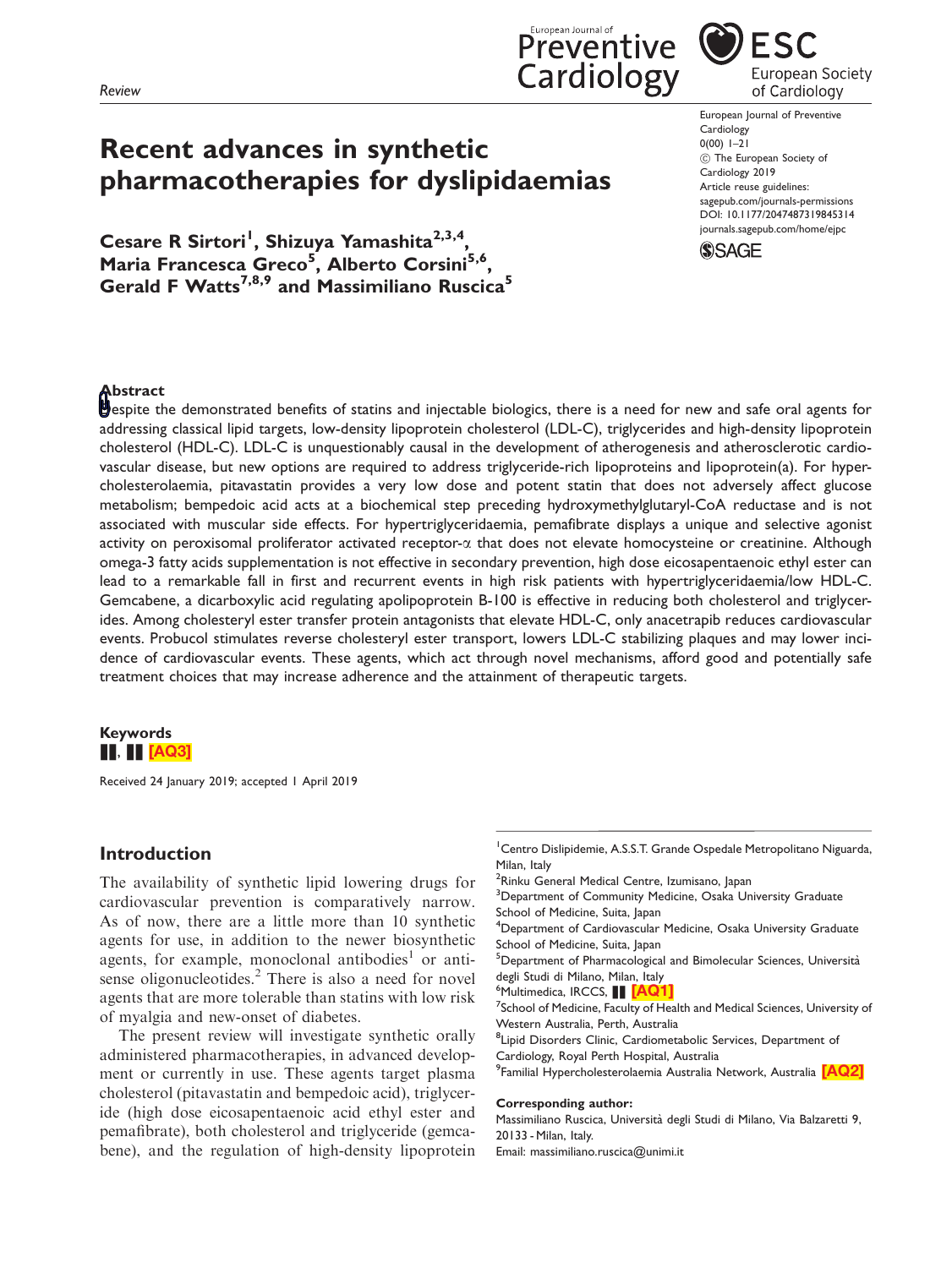<span id="page-3-0"></span>(HDL; cholesteryl ester transfer protein (CETP) inhibitors and probucol analogues). For this purpose, by using Pubmed.gov, we revised available English-language studies published from January 1998 to March 2019 and relevant to the key clinical questions discussed in this review. Search terms included pitavastatin, bempedoic acid, ETC-1002, pemafibrate, K-877, omega-3 fatty acids, icosapent ethyl, gemcabene, CETP inhibitors and probucol.

Low-density lipoproteins (LDLs) are unquestionably causal for the development of atherosclerotic cardiovascular disease (ASCVD). Recently, Silverman et al. have evaluated the association between lowering of LDL cholesterol (LDL-C) and cardiovascular risk reduction across different statin and non-statin trials.<sup>3</sup> The relative risk reduction in major cardiovascular events was similar for all drug classes (statins, bile acid sequestrants, ezetimibe and fibrates), and the lower achieved LDL-C levels (not percentage reductions) were associated with a reduced incidence of events.

Although not within the remit of the present review, it is noteworthy to mention that a major therapeutic boost in the field of lipidology has come from the approval of two fully human monoclonal antibodies, that is, alirocumab (IgG1) and evolocumab (IgG2), against the proprotein convertase subtilisin/kexin type 9 (PCSK9), a key-player in the regulation of LDL-C. These agents can reduce LDL-C by approximately 45–60% when used alone or in combination with a statin.<sup>4</sup> A recent meta-analysis including 54 trials with 97,910 patients showed that PCSK9 inhibitors significantly reduced the risk of major adverse cardiac events (MACEs) by 16%, non-fatal myocardial infarction (MI) by 17% and stroke by 25%. No differences between groups (PCSK9 inhibitors versus controls) were found for all-cause mortality, cardiovascular deaths, heart failure or unstable angina.<sup>5</sup> Interestingly, PCSK9 inhibitors and statins show similar effects on cardiovascular risk reduction per mg/dL reduction in LDL-C when the same duration of therapy is considered, that is,  $-14\%$  (0–1 year of treatment),  $-17\%$  (1–2 years of treatment) and  $-20\%$  (2–3 years of treatment). $^{6}$  [\[AQ4\]](#page-0-0) [\[AQ5\]](#page-0-0)

Beyond LDL-cholesterol alone and familial hypercholesterolaemia, ASCVD risk is also dependent on a cluster of metabolic abnormalities, from familial combined hyperlipidaemia (most with elevated LDL-C and triglyceride), $\frac{7}{7}$  familial hypertriglyceridaemia (elevated very-low density lipoprotein (VLDL) levels), $\frac{7}{7}$  metabolic syndrome and related condition, such as type 2 diabetes (T2D), referred to as the atherogenic lipid phenotype, which is characterized by elevated fasting and post-prandial levels of triglyceride-rich lipoproteins and their remnants, low levels of HDLs, accumulation of small dense LDL with elevated apolipoprotein B  $(apoB)$  concentrations.<sup>8</sup>

Although the magnitude of contribution of triglyceride to cardiovascular risk is evident both from long-term prospective studies<sup>9</sup> and a recent Mendelian randomization analysis, $10$  the mechanisms by which triglyceriderich lipoproteins are atherogenic are still unclear.<sup>11</sup> Triglyceride-rich lipoproteins may penetrate the arterial wall and, due to the interaction between positively charged residues on apoB and negatively charged groups on the arterial wall proteoglycans, these lipoproteins are retained within the sub-endothelial space and after oxidative modification lead to the development of atherosclerotic plaques and ASCVD.<sup>12</sup> Moreover, the lipolysis of triglyceride-rich lipoproteins rich in cholesterol and apolipoprotein E (apoE) releases toxic products, for example, oxidized free-fatty acids and lysolecithin, inducing further endothelial cell inflammation and coagulation.<sup>13</sup>

Epidemiological and clinical studies link low levels of HDL with an increased risk of cardiovascular disease, although a direct causal role for HDL remains controversial.<sup>14</sup> Therapeutic interventions aimed at increasing HDL levels and reducing residual ASCVD risk in optimally drug treated patients have not hitherto provided convincing results. Among these therapeutic strategies, the inhibition of CETP has provided dosedependent HDL-C elevations of  $100\%$  or more.<sup>15</sup> CETP inhibitors have not offered sufficient evidence to underpin their clinical use, $16$  but the newer CETP antagonist TA-8995 merits consideration.<sup>17</sup> Probucol provides a unique example of an agent that selectively stimulates reverse cholesteryl ester transport and also deserves review. These therapeutic agents offer an innovative strategy for managing patients with severe and less severe dyslipidaemias (Figure 1).

## LDL lowering

#### Pitavastatin

There is strong evidence that LDL-C lowering with statins reduces the risk of ASCVD in primary and secondary prevention, regardless of sex, age and diabetes.<sup>18,19</sup> By inhibiting the biosynthesis of cell cholesterol, statins result in an increased expression of LDL-receptors and increased uptake of LDL-C from the circulation. A meta-analysis on trials of statin therapy demonstrated a 22% reduction of major events over five years, that is, coronary death, non-fatal MI, coronary revascularization or stroke, for each 38.7 mg/dL  $(1 \text{ mmol/L})$  fall in LDL-C.<sup>20</sup> There is also evidence that higher doses of the same statin result in a further reduction in the risk of a cardiovascular disease (CVD) event.<sup>21</sup> Indeed, among trial participants treated with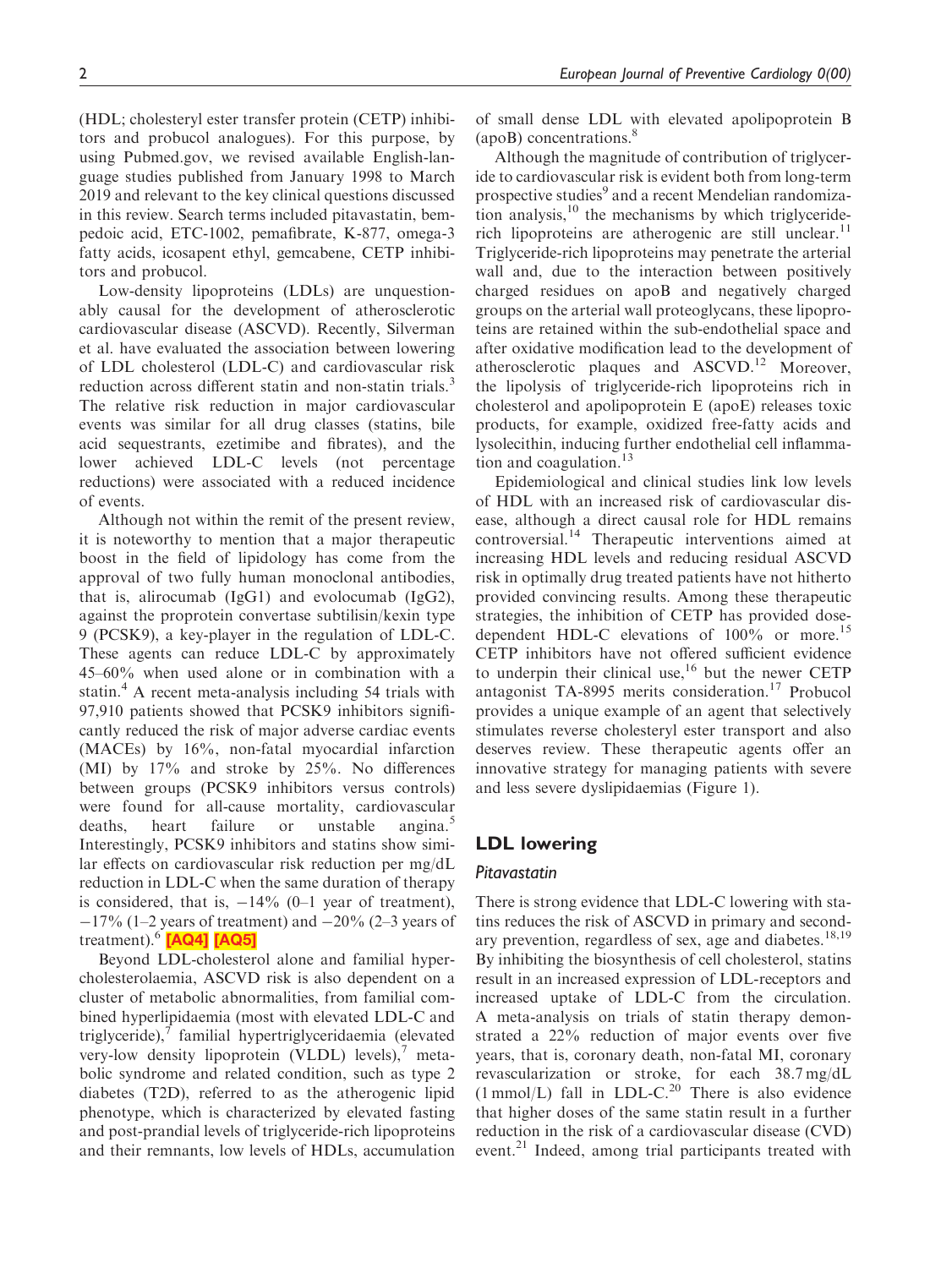<span id="page-4-0"></span>

Figure 1. Mechanisms of action of the proposed synthetic drugs. Statins act by decreasing cell cholesterol by selectively inhibiting the enzyme HMG-CoA reductase; ETC-1002 reduces the production of cytosolic acetyl-coenzyme A, precursor of the mevalonate pathway of cholesterol biosynthesis; fibrates non-selectively bind two or more PPARs; CETP inhibitors decrease CE and triglyceride exchange between lipoproteins; the probucol anti-atherogenic activity is attributable to different mechanisms. The stimulated cholesterol efflux is associated with an enhanced reverse cholesterol transport, consequent to the activation of CETP and raised scavenger receptor class B type I. The apparent reduction of HDL cholesterol by probucol may be due to remodelling by an endothelial lipasemediated pathway: remodelled HDL has an increased preb1-HDL content, responsible for a raised cell lipid efflux. These mechanisms can be responsible for the anti-atherogenic effects of probucol, in spite of the inhibitory activity on ABCA1-mediated cholesterol efflux. The reduction of LDL cholesterol by probucol may be consequent to an enhanced LDL catabolism, independent of the LDL receptor. The raised PON1 activity of HDL may protect LDL from peroxidation.

ABCA1: ATP-binding cassette transporter A1; ABCG1: ATP-binding cassette transporter G1; CE: cholesteryl ester; CETP: cholesteryl ester transfer protein; EL: endothelial lipase; HL: hepatic lipase; IDL: intermediate density lipoprotein; HDL: high-density lipoprotein; LCAT: lecithin:cholesterol acyltransferase; LDL: low-density lipoprotein; LDLR; . PLPL: PLPT: phospholipid transfer protein; PON1: paraoxonase 1; PPAR: peroxisomal proliferator activated receptor; PPRE: : RXR: : ; SR-BI: scavenger receptor class B type I; VLDL: very low-density lipoprotein [\[AQ32\]](#page-1-0) [\[AQ33\]](#page-1-0)

high-dose statin therapy, patients reaching very low LDL-C levels have a lower risk of major cardiovascular events than those achieving moderately low levels of LDL-C.<sup>22</sup> However, the clinical benefit of using a high compared with a low dose statin observed in Caucasians remains unclear in Asians and African populations. Recently, the REAL-CAD (Randomized Evaluation of Aggressive or Moderate Lipid Lowering Therapy with Pitavastatin in Coronary Artery Disease) secondary prevention trial in Asians showed that highdose pitavastatin (4 mg/day) can significantly reduce cardiovascular events compared with a lower dose of the agent (pitavastatin  $1 \text{ mg/day}$ ).<sup>23</sup>

Compared with the other statins, pitavastatin contains a unique cyclopropyl group allowing avid interaction with the binding-site residues of HMG-CoA reductase that protects the drug from metabolism by the cytochrome P450 (CYP) enzymes. Pitavastatin is modestly metabolized by CYP2C9 and CYP2C8 but not by CYP3A4, being mainly excreted via biliary secretion and subject to entero-hepatic circulation. By this mechanism, pitavastatin has a reduced potential for drug-drug interactions.<sup>24</sup> This statin exhibits good bioavailability (60%), being rapidly absorbed after oral administration and reaching peak plasma concentrations within 1 h; it is highly bound to proteins in human plasma, mainly to albumin, with a mean volume of distribution of approximately  $148 L^{25}$ 

The efficacy and safety of pitavastatin have been confirmed in a wide range of individuals (e.g. elderly<sup>26</sup>) and adolescents with familial hypercholesterolaemia, $27$ patients with a wide range of metabolic or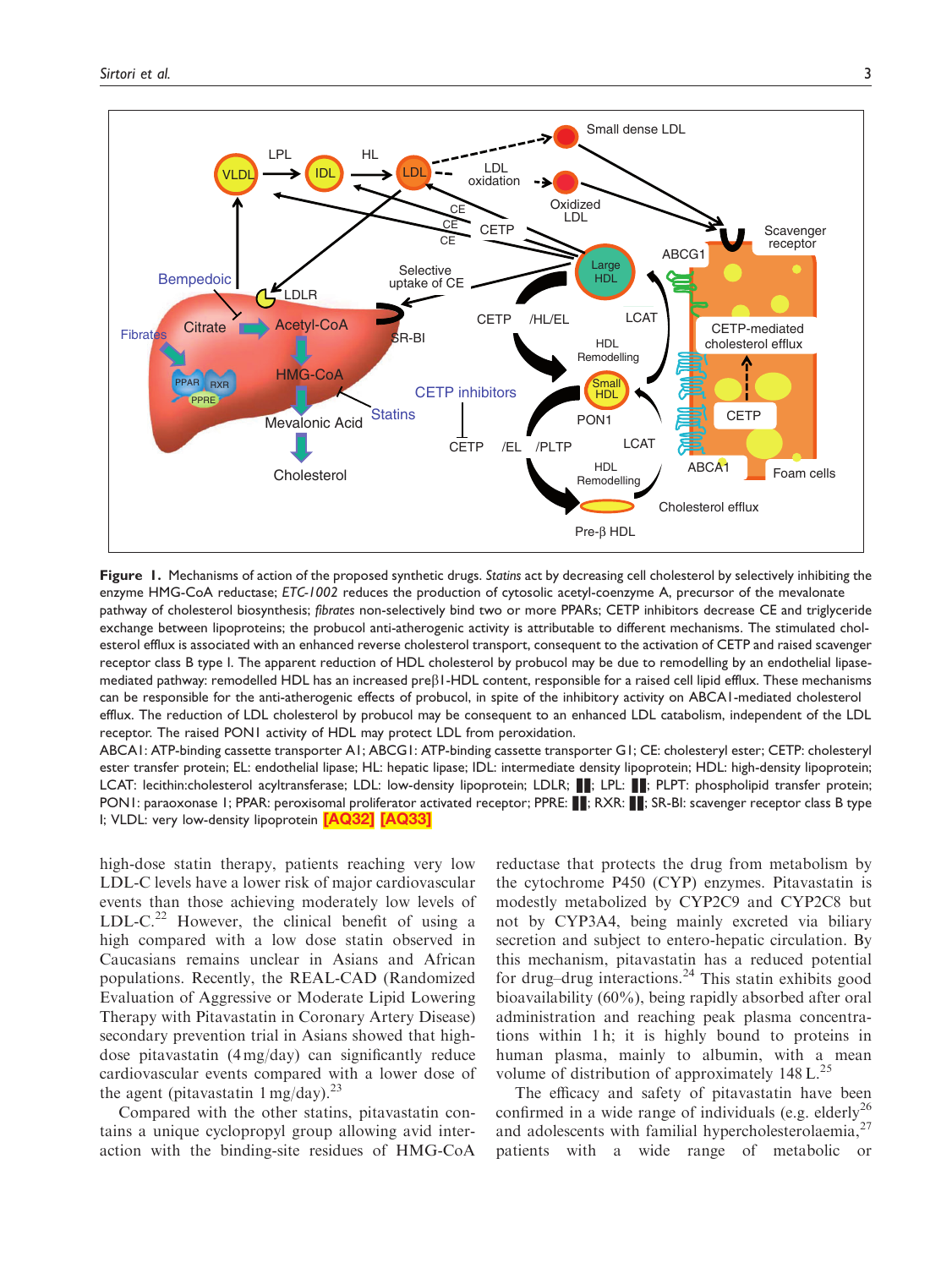auto-immune disease<sup>28</sup> or  $HIV^{29}$ ); no apparent diabetogenic effects were acknowledged.<sup>30,31</sup> In the most recent data from the REAL-CAD trial, 13,054 patients with stable coronary artery disease were randomized to either pitavastatin 1 mg or pitavastatin 4 mg daily (Figure 2). LDL-C was reduced by a further 16% in the high-dose group and although serum high-sensitivity C-reactive protein (hs-CRP) levels were low at baseline in both groups, pitavastatin 4 mg reduced these levels up to 0.49 mg/dL. The effect on clinical outcomes was more robust in patients given 4 mg vs. 1 mg, with a 19% reduction in the primary endpoint, that is, the cumulative four-year incidence of a composite of cardiovascular death, non-fatal MI, non-fatal ischaemic stroke, or unstable angina requiring emergency hospitalization (Table 1). The absolute risk reduction was 1.1%, with a number-needed-to-treat (NNT) of 63 over five years. For the secondary key-endpoints, the absolute risk reduction was 1.9% in favour of pitavastatin 4 mg, with a NNT of 41 over five years. All-cause mortality was reduced by 19%, MI by 43% and need for revascularization by 14%. Risk reduction was consistent across sex, diabetes mellitus, baseline levels of LDL-C, triglyceride and body mass index. Adverse effects, including myalgia and rhabdomyolysis, were low with no betweengroup differences.<sup>32</sup>

Finally, in a head-to-head comparison between pitavastatin, atorvastatin and rosuvastatin in post-MI patients, pitavastatin was associated with the lowest

cumulative incidence of new-onset diabetes (NOD), that is,  $3\%$  vs.  $8.4\%$  atorvastatin and  $10.4\%$  (rosuvastatin),  $p = 0.001$  for both. In multivariate analysis, atorvastatin versus pitavastatin resulted in a hazard ratio of 2.54 (95% confidence interval (CI): 1.1–5.7;  $p = 0.02$ ) and rosuvastatin versus pitavastatin in a hazard ratio of 3.68 (95% CI: 1.6–8.3;  $p = 0.0008$ ).<sup>33</sup> Indeed, while treatment with statins reduces the risk of ASCVD event, including those with T2D, statin treatment also increases the likelihood of NOD in patients with risk factors for diabetes, for example, familial history of diabetes, female gender, older age (especially with higher doses of statins), of Asian origin and longer duration of use.<sup>34</sup>

Brief summary. Pitavastatin raises HDL phospholipids, improves HDL-mediated efflux capacity and HDL antioxidant properties. Although the established cardiovascular benefits of statin therapy far outweigh the risk of adverse effects, NOD with statins may be reduced by the use of pitavastatin. This agent has neutral effects on glycaemic controls.<sup>34</sup>

### Bempedoic acid

ETC-1002 (bempedoic acid), a small molecule that is orally administered, is a prodrug rapidly metabolized by an endogenous liver acyl-CoA-synthetase and converted to a coenzyme A derivate. ETC-1002-CoA is the active metabolite responsible for the inhibition of ATP



**Figure 2.** Scheme of the two outcomes trials with pitavastatin (REAL-CAD) and eicosapent ethyl (REDUCE-IT).

 $\mathbb{M}$ ACE = composite of cardiovascular death, non-fatal myocardial infarction, non-fatal stroke, coronary revascularization, unstable angina.

LDL-C: low-density lipoprotein cholesterol; MACE: major adverse cardiovascular event; TG: triglyceride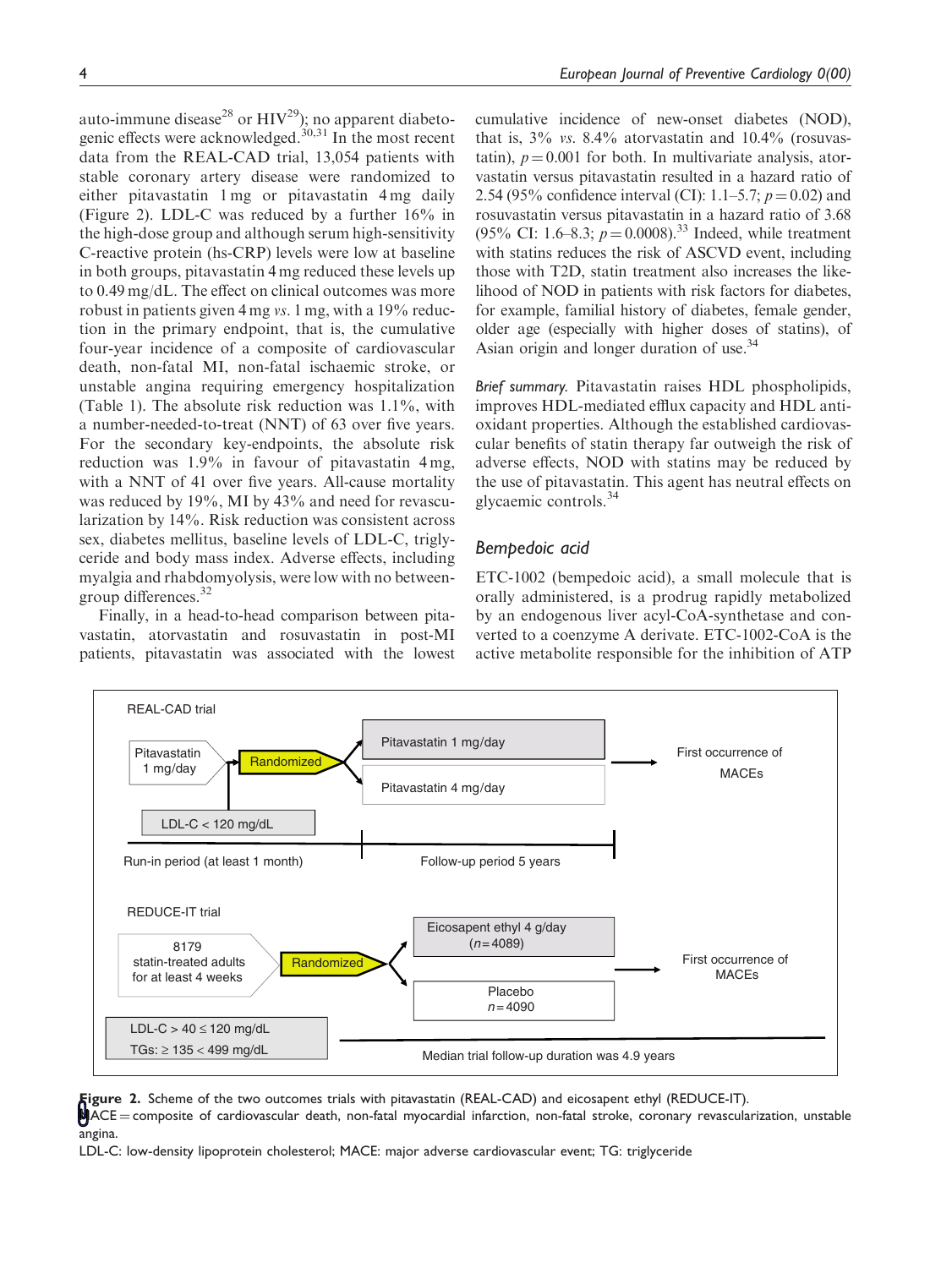| U<br>Pitavastatin: outcomes trial |            |                                                                                                               |                                                                                                                           |
|-----------------------------------|------------|---------------------------------------------------------------------------------------------------------------|---------------------------------------------------------------------------------------------------------------------------|
| REAL-CAD<br>trial                 | Duration   | Study description                                                                                             | LDL-C lowering (absolute changes)                                                                                         |
| <b>OUTCOMES</b><br>study          | Four years | 13,054 patients with cardiovascular artery disease randomized<br>pitavastatin I mg or pitavastatin 4 mg daily | $-14.7$ mg/dL by pitavastatin 4 mg<br>-19% MACEs reduction by pitavas-<br>tatin 4 mg with an NNT of 63<br>over five years |

<span id="page-6-0"></span>**Mable 1.** LDL lowering agents: pitavastatin and bempedoic acid.

Bempedoic acid: phase 3 and outcomes clinical trials

| <b>CLEAR</b><br>trials | <b>Duration</b><br>(weeks) | Study description                                                                                                                                             | LDL-C lowering (absolute changes)                                                 |
|------------------------|----------------------------|---------------------------------------------------------------------------------------------------------------------------------------------------------------|-----------------------------------------------------------------------------------|
| <b>Tranguility</b>     | 12                         | ASCVD patients with a history of statin intolerance requiring<br>additional LDL-C lowering (LDL-C $>$ 100 mg/dL); dose<br>180 mg                              | $-28.5%$                                                                          |
| Serenity               | 24                         | Statin intolerant patients with inadequately controlled<br>LDL-C; 180 mg                                                                                      | $-22\%$ (week 12)                                                                 |
| Harmony                | 52                         | High-risk ASCVD and HeFH patients with LDL-C $>$ 70 mg/dL;<br>dose 180 mg                                                                                     | $-18.1\%$ (week 12); $-16.1$ (week 24)<br>and $-13.6$ (week 52)                   |
| Wisdom                 | 52                         | Patients at high CVD risk already at maximally tolerated<br>statin regimen requiring additional LDL-C lowering<br>$(LDL-C > 100 \text{ mg/dL})$ ; dose 180 mg | $-17.4\%$ (week 12) maintained for<br>52 weeks<br>2% reduction in MACEs (week 52) |
| Outcomes               | 4.7 years                  | Enrolling about 12,600 ASCVD or at high CVD risk statin<br>intolerant patients                                                                                | Completion expected 2020                                                          |

ASCVD: atherosclerotic cardiovascular disease; CLEAR: Cholesterol Lowering via BEmpedoic Acid, an ACL-inhibiting Regimen; CVD: cardiovascular; HeFH: heterozygous familial hypercholesterolaemia; LDL-C: low-density lipoprotein cholesterol; MACE: major adverse cardiovascular event; NNT: number-needed-to-treat; REAL-CAD: Randomized Evaluation of Aggressive or Moderate Lipid Lowering Therapy with Pitavastatin in Coronary Artery Disease [\[AQ34\]](#page-1-0)

citrate lyase (ACLY) reducing the production of cytosolic acetyl-coenzyme A, a precursor of the mevalonate pathway of cholesterol biosynthesis.<sup>35</sup> ACSVL1 is absent in skeletal muscle and thus provides a mechanistic basis for ETC-1002 to potentially avoid the myotoxicity associated with statin therapy. Conversely, in the liver expressing the converting enzyme, ETC-1002- CoA suppresses cholesterol synthesis, with a compensatory upregulation of LDL. $^{36}$  ETC-1002 also activates the adenosine monophosphate-activated protein kinase (AMPK) pathway, which controls the metabolic shift from anabolic to catabolic processes, for example, fatty acid  $\beta$ -oxidation. The ETC-1002 upregulated LDL receptor, decreased plasma LDL-C and attenuated experimental atherosclerosis independently of AMPK.<sup>36</sup>

The safety and efficacy of the long-term use of bempedoic acid, including the occurrence of muscle-related adverse events, have been addressed in the following phase 3 clinical trials: CLEAR (Cholesterol Lowering via BEmpedoic Acid, an ACL-inhibiting Regimen) Tranquility, CLEAR Serenity, CLEAR Wisdom and CLEAR Harmony (Table 1).

CLEAR Tranquility enrolled ASCVD patients on very low dose statins, with a history of intolerance to these agents and who required additional LDL-C lowering  $(LDL-C \ge 100 \text{ mg/d}L)$ . In the run-in phase, patients were given open-label ezetimibe 10 mg daily in a single-blind fashion, or placebo, to confirm tolerance to ezetimibe. Background lipid-modifying therapy was allowed for the duration of the trial. Twelve-week treatment with bempedoic acid led to a 28.5% LDL-C reduction, allowing the majority of patients to reach values  $\langle 100 \text{ mg/dL}$  (from a mean of 129.8 mg/dL at baseline to 96.2 mg/dL at week 12). LDL-C lowering was much stronger among those on no-statin or no background therapy  $(-34.7%)$  versus those receiving very low-dose statin  $(-20.5\%)$ . A remarkable 32.5% reduction in hs-CRP level from baseline was found in the bempedoic acid arm. Muscle-related adverse events occurred equally across treatment groups.<sup>37</sup>

Over a period of 52 weeks, the safety and efficacy were tested in the CLEAR Harmony controlled trial, enrolling 2230 ASCVD and/or heterozygous familial hypercholesterolaemia (HeFH) patients with LDL- $C \ge 70$  mg/dL on a guideline-based statin regimen.<sup>38,39</sup>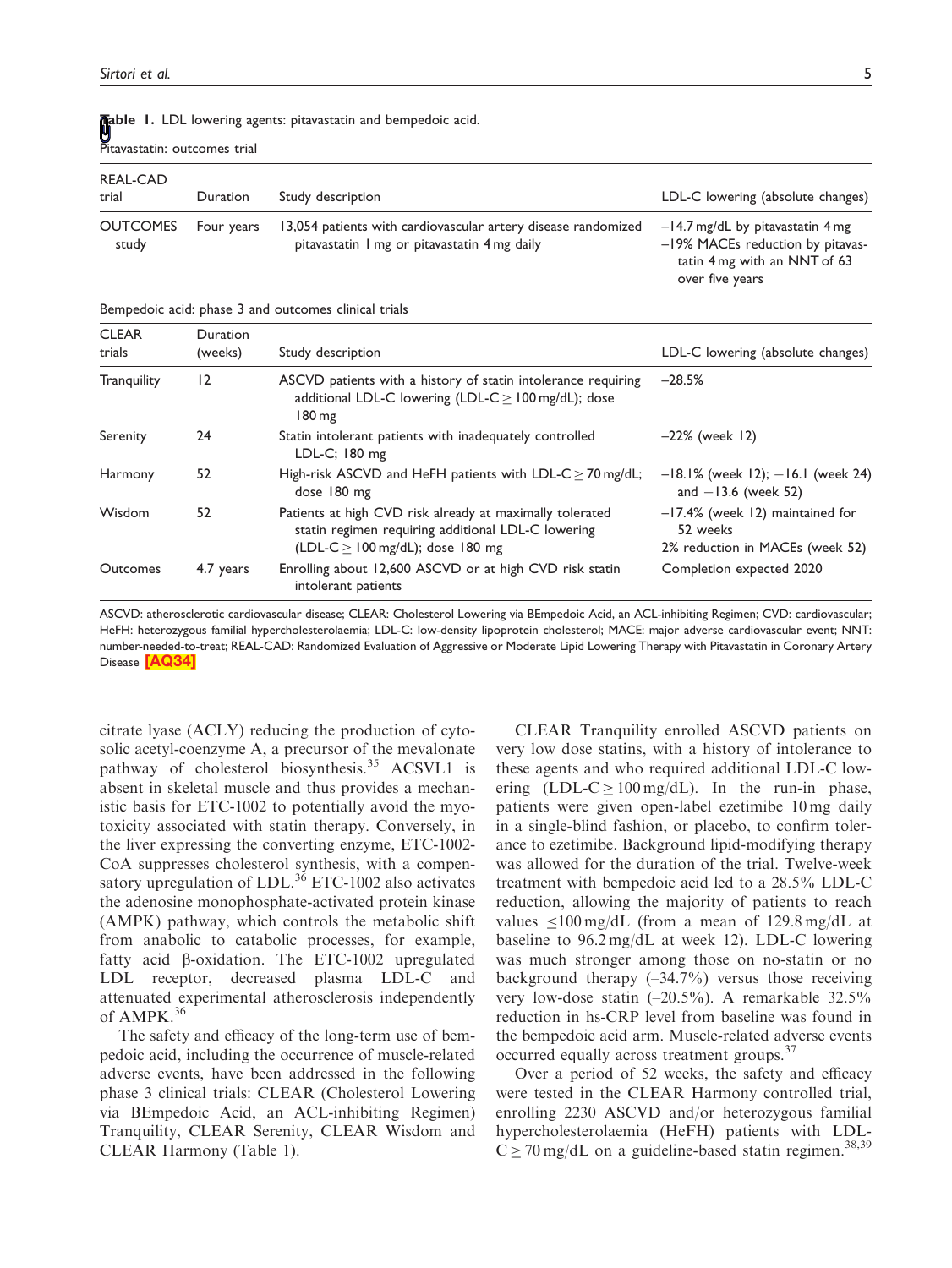Mild-to-moderate adverse events were reported in 78.5% of patients who received bempedoic acid compared with 78.7% in the placebo group. Adverse events classified as cardiac disorders (e.g. death from cardiovascular or non-cardiovascular causes, non-fatal MI) occurred in 10.6% in the bempedoic vs. 11.6% in the placebo. Finally, a higher rate of discontinuation was recorded in the bempedoic acid arm, that is, 10.9% vs.7.1%. Although a greater number of deaths was found in patients given bempedoic acid (0.9% vs. 0.3%), no between-group differences were found in the incidence of cardiovascular events or mortality.<sup>40</sup>

As a secondary endpoint, bempedoic acid, added to a moderate-intensity or high-intensity statin regimen, reduced LDL-C by  $-18.1\%$  (week 12),  $-16.1\%$  (week  $24$ ) and  $-13.6\%$  (week 52). In the intent-to-treat analysis at week 12, these reductions were maintained whether or not LDL was  $>100$  or  $< 100$  mg/dL. Overall, these decrements in LDL-C were associated with an incidence in diabetes mellitus of 3.3% in the bempedoic acid versus 5.4% (placebo). Over the 52-week study period, median basal hs-CRP levels (1.49 mg/L) were reduced by  $-22.4\%$  (week 12),  $-16.4\%$  (week 24) and  $-14.4\%$ (week 52) over placebo. $40$ 

The CLEAR Wisdom trial evaluated the efficacy and safety of bempedoic acid in patients with pre-existing ASCVD risk and/or HeFH, already at maximally tolerated statin doses and requiring additional LDL-C lowering. Bempedoic acid led to an absolute  $-17.4\%$ reduction on LDL-C, maintained for 52 weeks; at week 12, hs-CRP fell by 19% from baseline (–9.3% vs. placebo). Concerning clinical endpoints: three-point MACEs were 8.2% (bempedoic acid) *vs.* 10.1 (placebo); four-point MACEs were 5.7% (bempedoic acid) vs. 7.8 (placebo); five-point MACEs 6.1% (bempedoic acid) vs. 8.2% in placebo. No worsening in glycaemic control was reported in patients with a history of diabetes.<sup>41</sup>

The CLEAR Serenity trial evaluated the LDL lowering activity and tolerability of bempedoic acid in 354 statin intolerant patients with ASCVD and inadequately controlled LDL-C over a period of 24 weeks. $42$  After a 12-week treatment, in patients on very low dose statin, other lipid-modifying therapy or no therapy LDL-C, non-HDL-C and hs-CRP fell by 22%, 19% and 28%, respectively. These effects were maintained at week 24. Myalgia occurred in 4.7% of patients given bempedoic acid and in  $7.2\%$  of those on placebo. $\degree$ 

A large outcome study is ongoing, that is, CLEAR Outcomes, which is enrolling 12,600 patients at high risk of ASCVD who can tolerate less than the lowest approved daily starting dose of statin. Completion is expected in 2020.

Brief summary. Bempedoic acid, besides efficiently lowering LDL-C, has shown excellent tolerability without occurrence of myalgia. This relates to a non-skeletal muscle mediated conversion of inactive to active drug. Bempedoic acid lowers hs-CRP to the same extent as statins.<sup>44</sup> Considering that statin discontinuation leads to a 50% higher risk of coronary events,  $45$  bempedoic acid may be chosen as a statin replacement (eventually in combination with ezetimibe) for patients needing LDL-C lowering and experiencing muscular side effects. Moreover, the additional LDL lowering of bempedoic acid when added to moderate-intensity statins or maximally tolerated dosages is greater than the 6% reduction expected from doubling the dose of statins.<sup>46</sup> While awaiting the results of the CLEAR Outcomes study, an important contribution was provided by a Mendelian randomization analysis in which inherited variants in the ACLY locus that mimic the effect of an ACLY inhibitor were associated with a significant reduction in major cardiovascular events. Specifically, for each decrement of 10 mg/dL in LDL-C, the ACLY score was associated with a 17.7% and 19.4% reduction in major cardiovascular events and MI, respectively. The combination of both ACLY and HMGCR and ACLY and NPC1L1 scores were associated with a dose-dependent decrease in LDL-C and apoB and major cardiovascular events.<sup>47</sup> There was no genetic association with an increased risk of cancer. Approval for bempedoic acid monotherapy and the combination bempedoic acid/ezetimibe is currently being sought from the Food and Drug Administration and the European Medicines Agency.

## TG lowering

## High-dose eicosapentaenoic acid

n-3 polyunsaturated fatty acids (PUFAs) are available in a variety of formulations, ranging from triglycerides, modified phospholipids, ethyl esters of the major omega-3 s, that is, of eicosapentenoic acid (EPA), docosahexaenoic acid (DHA), docosapentenoic acid, in different combinations. Daily doses of 1g of EPA:DHA in 1.5:1 to 3:1 ratios are the most frequently used regimen,<sup>48</sup> whereas monotherapy with single n-3 PUFAs is gaining interest.

The use of omega-3 fatty acids in cardiovascular prevention has had limited success, although some reports indicate efficacy, that is, the GISSI Study with 1 g of the combination, but the most recent meta-analysis of this therapeutic strategy did not, however, report positive outcomes.<sup>49</sup> Omega-3 fatty acids, particularly EPA, activate the peroxisomal oxidative system in preference to the mitochondrial system, because of the weaker recognition by carnitine palmitoyl transferase. Accordingly, omega-3 fatty acids act as 'fraudulent fatty acids',  $50$  leading to the classical morphological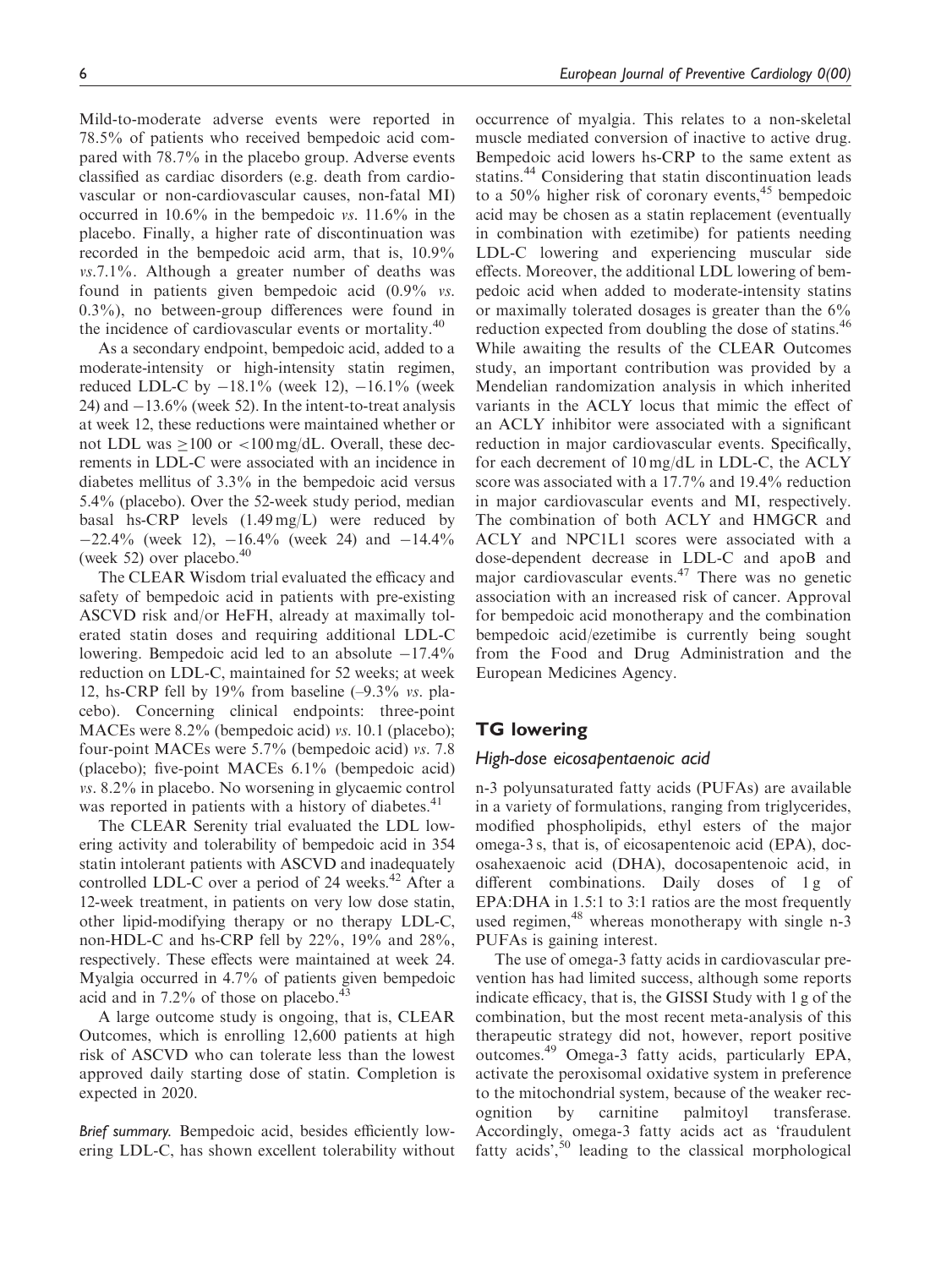<span id="page-8-0"></span>changes exerted by peroxisomal proliferator activated receptor  $\alpha$  (PPAR- $\alpha$ ) agonists.

In the JELIS (Japan eicosapentaenoic acid (EPA) Lipid Intervention Study) trial, hypercholesterolaemic patients (25% with a history of CVD) on stable statin treatment – mainly pravastatin – were randomized to 1.8 g/day high-purity EPA vs. placebo.<sup>51</sup> This dose of EPA significantly reduced the relative risk of major coronary events:  $-19\%$  over a 4.6-year-mean follow-up.<sup>52</sup> The findings of this study suggested that the use of EPA versus a standard EPA/DHA mixture had improved efficacy in decreasing cardiovascular events. In the USA, therefore, a formulation of high purity prescription EPA ethyl ester was approved at a daily dose of 4 g daily as an adjunct to diet for the reduction of triglyceride levels in adults with triglyceride levels  $>$  500 mg/dL. The daily icosapent ethyl 4 g/day increased serum EPA levels in a Western population to a similar extent as in the Japanese patients in the JELIS study.<sup>52</sup> Most cardiovascular outcome trials have been carried out with the classical EPA/DHA formulation, generally with low daily dosing, that is, 1 g/day. Such is the case in two recently completed cardiovascular outcome trials, that is, the ASCEND (A Study of Cardiovascular Events iN Diabetes) in diabetics  $(1 g/day of n-3)$ PUFA ethyl esters with an EPA/DHA ratio of  $1.2$ )<sup>53</sup> and the VITAL (Vitamin D and Omega-3 Trial) in a general population (with similar dose and EPA/DHA ratio) also assessing the effects of vitamin D supplementation.<sup>54</sup> Neither of these two studies provided evidence for a lower incidence of cardiovascular events in the group assigned to n-3 PUFAs. The ongoing STRENGTH (Outcomes Study to Assess Statin Residual Risk Reduction with Epanova in High Cardiovascular Risk Patients with Hypertriglyceridemia) study is instead based on Epanova<sup>R</sup>, a new formulation of purified (non-ethylester) combination of EPA and DHA at a dose per capsule of 850 mg (15–25% EPA, 50–60% DHA). The pharmacokinetics of omega-3 free fatty acids formulation was tested in the ECLIPSE study comparing Epanova<sup>®</sup> with Lovaza<sup>®</sup> in a single-dose evaluation; the non-ethyl-ester formulation appears to have greater bioavailability than the omega-3 ethyl ester formulation.<sup>55</sup>

After 2–4 g daily of Epanova in the EVOLVE study, levels of EPA and DHA increased respectively by 267–406% and by 57–72%. Lowering of triglyceride was  $-26\%$  to  $-31\%$  and of non-HDL-C  $-7.5\%$  to  $-9.6\%$  versus baseline.<sup>56</sup> In the STRENGTH Study 4 g/day of Epanova or a corresponding placebo will be added to a statin regimen in order to assess a bene-ficial cardiovascular risk reduction.<sup>57</sup> [\[AQ6\]](#page-0-0)

The efficacy and safety of icosapent ethyl (formerly AMR101) were evaluated in the MARINE (Multi-Center, PlAcebo-Controlled, Randomized, Double-BlINd, 12-week study with an open-label Extension) study. In 229 patients with very high triglyceride ( $> 500$  and  $< 2000$  mg/dL), with or without statin therapy, a 12-week administration of icosapent ethyl 4 or 2 g/day was superior to placebo (capsule of light liquid paraffin) in reducing baseline triglyceride. This effect was dose-dependent with absolute changes of  $-33\%$  and  $-19.7\%$  in patients on 4 or 2 g, respectively (Table  $2^{58}$ ). Restricting analysis to patients with triglyceride  $>750$  mg/dL, the drop was more significant, that is,  $-45.4\%$  and  $-32.9\%$ , respectively. Of note, a synergistic effect was found in patients on a statin background, that is,  $-65\%$  with 4g and  $-40.7\%$  with 2g icosapent ethyl.<sup>59</sup> Improvements were also found in lipoprotein particle concentration and size, for example, large VLDL  $(-27\%)$ , total LDL  $(-16\%)$ , small LDL  $(-26\%)$  and total HDL  $(-7\%)$ , with no changes in overall sizes of LDL or HDL particles.<sup>60</sup> The  $4g$ dose also reduced hs-CRP by  $-36\%$ , <sup>61</sup>, a paramount effect reached in patients with a statin background and metabolic syndrome  $(-78\%)$ .<sup>62</sup> No changes in oxidized-LDL, ICAM-1 and interleukin (IL)-6 levels were seen.<sup>61</sup> Similar results were obtained in the ANCHOR (Effect of AMR101 (4 g) on Triglyceride Levels in Patients on Statins With High TG Levels  $(\geq 200$  and  $\langle$  =500 mg/dL)) study, in which nuclear magnetic resonance spectroscopy was used to measure lipoprotein particle concentration and size.<sup>63</sup> Compliance was carried out by analysis of red blood cell (RBC) fatty acids and it allowed the detection of a possible relationship with biological activity. After 12 weeks, the RBC EPA content rose by 792% in the 4 g/day group and by 402% in the 2 g/day group; arachidonic/EPA ratio was reduced respectively  $-99\%$  and  $-88\%$ , thus underlining the remarkable prevalence of anti-inflammatory versus pro-inflammatory fatty acids.<sup>64</sup> [\[AQ7\]](#page-0-0) [\[AQ8\]](#page-0-0) [\[AQ9\]](#page-0-0)

The REDUCE-IT (Reduction of Cardiovascular Events with Icosapent Ethyl–Intervention) trial was aimed to test the hypothesis of cardiovascular risk reduction by icosapent ethyl administration. A total of 8179 patients, 70.7% in secondary prevention, with fasting triglyceride 135–499 mg/dL and LDL-C 41–100 mg/dL, were randomized to either icosapent ethyl 2 g b.i.d. or placebo containing mineral oil, in order to mimic colour and consistency of icosapent ethyl (Figure 2). A total of 4 g icosapent ethyl led to a mean of  $183 \mu g/mL$  of plasma EPA, that is, very close to that reported in the JELIS study.<sup>65</sup> After a median follow-up of 4.9 years, a composite of cardiovascular death, non-fatal MI, non-fatal stroke, coronary revascularization or unstable angina was reduced by 25% in the icosapent ethyl group versus placebo. The absolute between-group reduction was 4.8% with a NNT of 21 over 4.9 years. Key secondary endpoints were also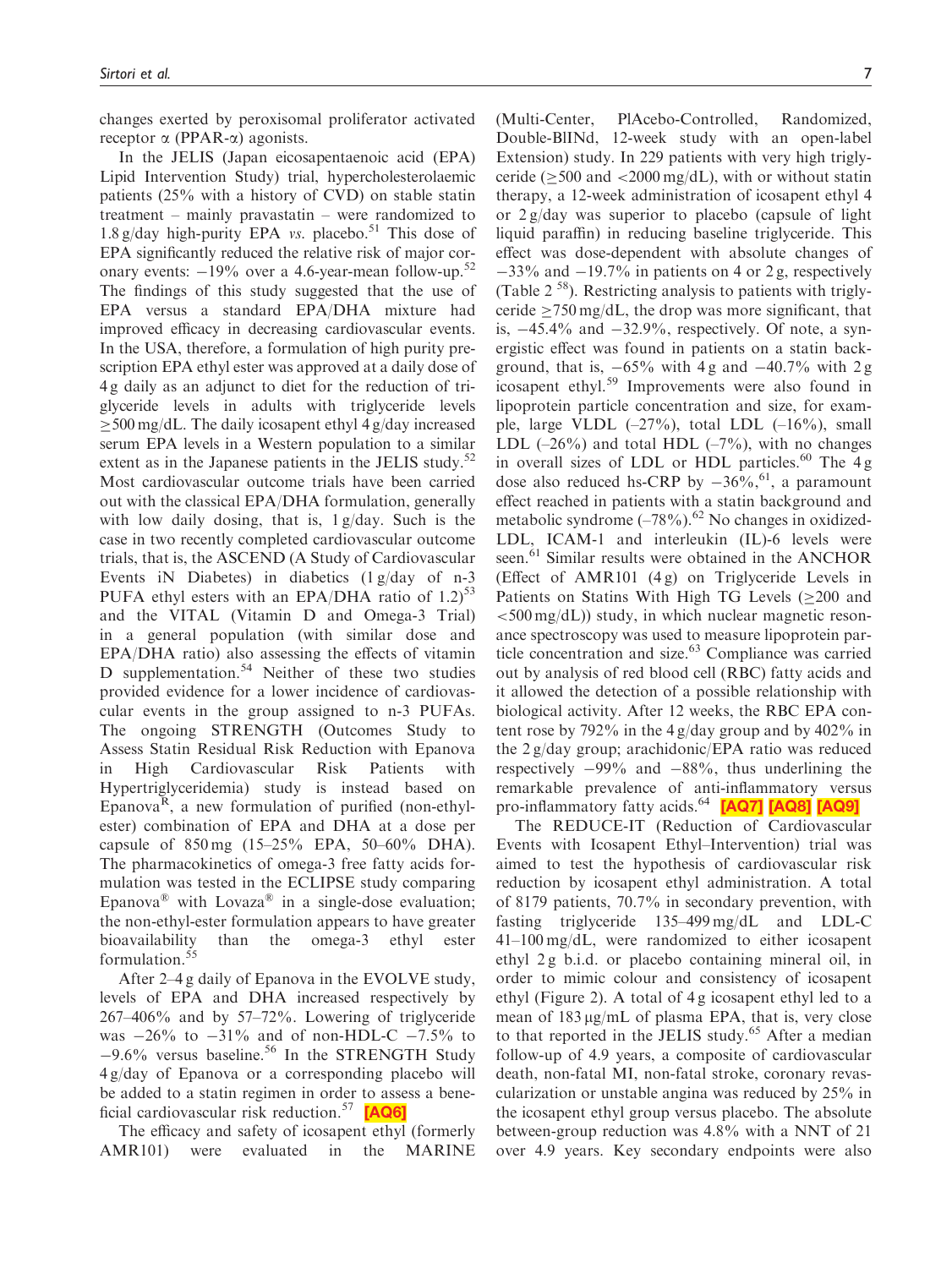Table 2. Triglyceride lowering agents: n-3 fatty acids.

| Clinic study                                                                                                                                                           | Major findings                                                                                                                                                                                                                                            |
|------------------------------------------------------------------------------------------------------------------------------------------------------------------------|-----------------------------------------------------------------------------------------------------------------------------------------------------------------------------------------------------------------------------------------------------------|
| High-dose icosapent ethyl<br>Phase 3<br>MARINE (Multi-Center, PIAcebo-Controlled, Randomized,<br>Double-BIINd, 12-week study with an open-label                        | 1. TG reduction in the whole cohort: $-19.7\%$ (2 g) and $-33\%$ (4 g)<br>2. TG reduction in patients with $TG \ge 750$ mg/dL: $-32.9\%$ (2 g)<br>and $-45.4%$ (4g)                                                                                       |
| Extension)<br>Follow-up: 12 weeks                                                                                                                                      |                                                                                                                                                                                                                                                           |
| Subjects: 229                                                                                                                                                          |                                                                                                                                                                                                                                                           |
| Phase 3                                                                                                                                                                | 1. MACEs reduction: -25%                                                                                                                                                                                                                                  |
| REDUCE-IT (Reduction of Cardiovascular Events with<br>Icosapent Ethyl-Intervention)<br>Follow-up: 4.9 years<br>Subjects: 8179                                          | 2. The occurrence of first and all recurrent major CV events were<br>reduced by $-30\%$ : first events fall by $-25\%$ , the second ones by<br>$-32$ %, the third ones by $-31$ % and the fourth ones or more by<br>$-48%$<br>3. hs-CRP reduction: -37.9% |
| EPA/DHA formulation, generally with low daily dosing, i.e. I g/day                                                                                                     |                                                                                                                                                                                                                                                           |
| Phase 3<br>VITAL (Vitamin D and Omega-3 Trial)<br>Follow-up: 5.3 years<br>Subjects: 25,871                                                                             | Supplementation with n-3 fatty acids did not result in a lower<br>incidence of major cardiovascular events                                                                                                                                                |
| Phase 4<br>ASCEND (A Study of Cardiovascular Events in Diabetes)<br>Follow-up: 7.4 years<br>Subjects: 15,480                                                           | In diabetic patients without evidence of cardiovascular disease, n-3<br>fatty acids supplementation was not superior to placebo in<br>preventing the risk of serious vascular events                                                                      |
| <b>Ongoing studies</b>                                                                                                                                                 |                                                                                                                                                                                                                                                           |
| RESPECT-EPA (Randomized Trial for Evaluation in<br>Secondary Prevention Efficacy and Combination)<br>EPA: $1.8$ g/day<br>Follow-up: five years<br>Subjects: about 3900 | Expected completion 2022 (Japan). Patients with chronic coronary<br>artery disease receiving statins are randomized to either a<br>control group (standard treatment) or EPA group<br>Primary endpoint: first occurrence of MACEs                         |
| OMEMI (Omega-3 Fatty Acids in Elderly Patients With<br>Acute Myocardial Infarction)<br>EPA $1.8$ g/day + DHA                                                           | Expected completion 2020 (Norway). To investigate the possible<br>effects of supplementation with 1.8 g/day of n-3 polyunsatur-<br>ated fatty acids on cardiovascular morbidity and mortality in                                                          |
| Follow-up: 2-4 years<br>Subjects: 1400<br>NCT01841944                                                                                                                  | stable post myocardial infarction patients<br>Primary endpoint: first occurrence of combined total mortality,<br>first event of non-fatal myocardial infarction, stroke and<br>revascularization                                                          |

Adapted from Botta et al.<sup>58</sup>

CV: cardiovascular; DHA: docosahexaenoic acid; EPA: eicosapentenoic acid; hs-CRP: high-sensitivity C-reactive protein; MACE: major adverse cardiovascular event; TG: triglyceride

reduced by 26% with a NNT of 28 (Table 2). These changes were associated with an 18.3% fall in triglyceride from baseline to one year with an LDL-C rise of 3.1%. Changes in hs-CRP were also found, with a between-group difference, at the last visit, of  $-37.9\%$ . Subgroup analyses showed that, for primary and secondary endpoints, the superiority of icosapent ethyl was consistent, irrespective of triglyceride lowering, thus leaving open questions on some possible pleiotropic effects.<sup>66</sup> Icosapent ethyl reduced total events, that is, the occurrence of first and all recurrent major cardiovascular events, by 30%. Specifically, first events fall by 25%, the second ones by 32%, the third ones by  $31\%$  and the fourth ones or more by  $48\%$ .<sup>67</sup>

Interestingly, a secondary analysis based on baseline triglyceride tertiles showed that icosapent ethyl reduced ischaemic events regardless of triglyceride basal levels, that is,  $-21\%$  (triglyceride levels  $\geq 81$  to  $\leq 190 \text{ mg/dl}$ ),  $-20\%$  (>190 to  $\leq$ 250 mg/dL) and  $-32\%$  (>250 to  $<$ 1401 mg/dL).<sup>68</sup>

Concerning safety, the rate of atrial fibrillation was higher in the icosapent ethyl group versus placebo  $(5.3\% \text{ vs. } 3.9\%)$ , as was the percentage of peripheral oedema  $(6.5\% \text{ vs. } 5.0\%)$ .<sup>66</sup> These data are of great value considering that in a real-world analysis, the average total healthcare cost per patient per month and rate of occurrence of in-patient hospital stay are higher for patients with high triglyceride.<sup>69</sup>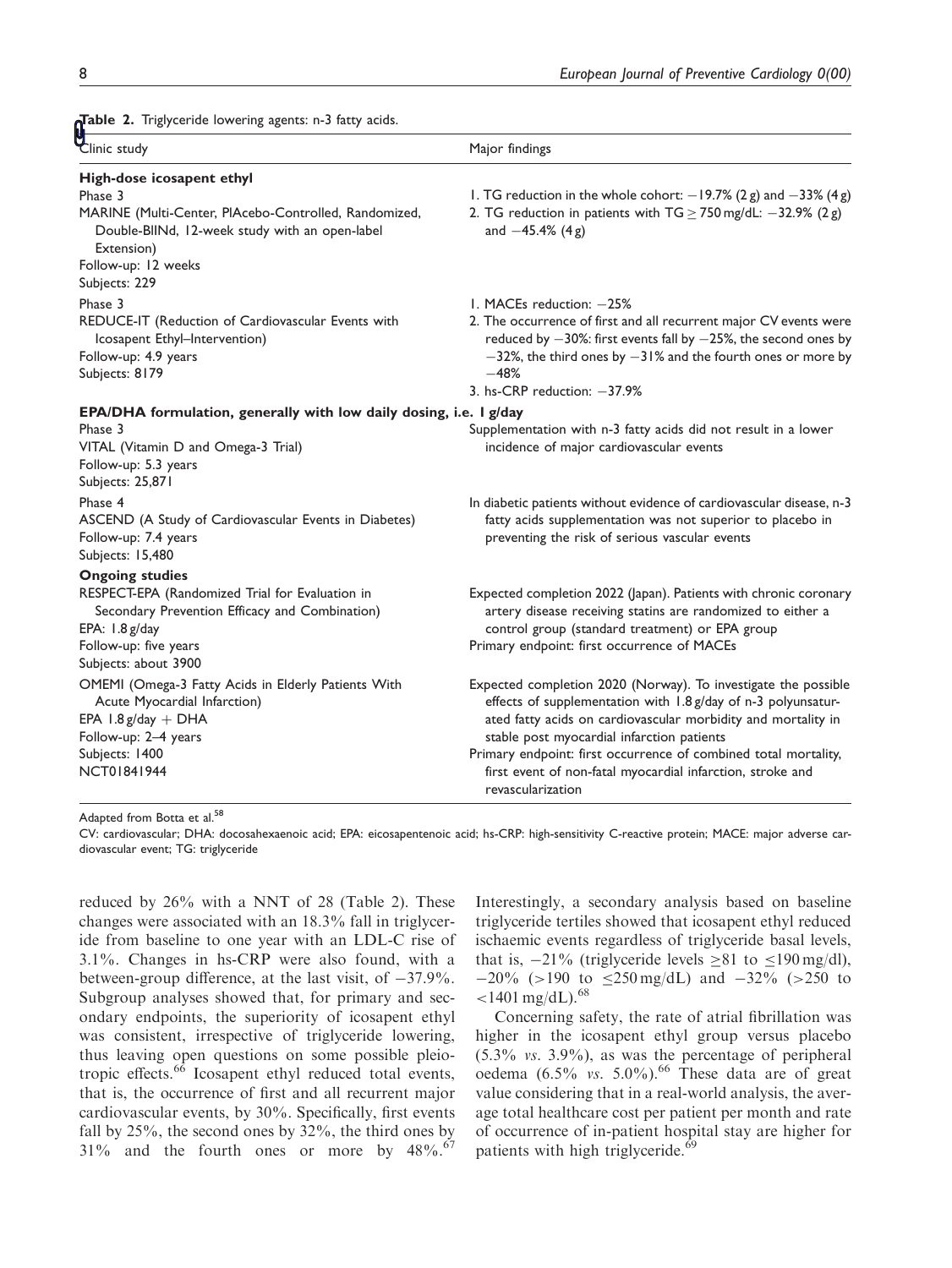Finally, in the context of atherosclerosis, the ongoing EVAPORATE (Effect of Vascepa on Progression of Coronary Atherosclerosis in Persons with Elevated Triglycerides (200-499) on Statin Therapy) study will determine progression rates of low attenuation unstable plaques under the influence of Vascepa versus placebo (NCT02926027).

Brief summary. In epidemiological, genetic and clinical studies, elevated triglyceride levels have been consistently associated with raised ASCVD risk.<sup>70</sup> However, there is a paucity of triglyceride lowering drugs. The significant cardiovascular risk reduction following high-dose EPA (4 g/day) in the REDUCE-IT study<sup>66</sup> was unexpected. Indeed, although omega-3 fatty acids lower triglyceride levels and may have pleiotropic effects such as reducing plaque instability and proinflammatory mediators of atherogenesis, clinical outcome data before REDUCE-IT were inconsistent.

REDUCE-IT partially confirmed the earlier JELIS study in Japan,<sup>51</sup> indicating high-dose EPA as a novel agent for the prevention of ASCVD in hypertriglyceridaemic patients. Translating the impact of REDUCE-IT findings into clinical practice, a real-world study showed that 17.1% of patients with T2D and acute coronary syndrome may benefit from icosapent ethyl therapy for the risk of residual hypertriglyceridaemia.<sup>71</sup> Another clinical implication is that the favourable effects of icosapent ethyl were partly independent of triglyceride reduction, thus allowing the notion of pleiotropic effects.<sup>72</sup> The possible efficacy of  $n-3$ PUFA supplementation on cardiovascular risk is being tested in the ongoing RESPECT-EPA (Randomized trial for Evaluation in Secondary Prevention Efficacy of Combination Therapy – Statin and Eicosapentaenoic Acid) and OMEMI (Omega-3 Fatty Acids in Elderly Patients With Acute Myocardial Infarction) studies.<sup>73</sup>

## PPAR- $\alpha$  modulator – pemafibrate

Pemafibrate (formerly K-877) is the newest member of selective PPAR- $\alpha$  modulators. It stimulates the PPAR- $\alpha$  activity selectivity by introducing a 2-aminobenzoxazole ring and phenoxyalkyl chain into the fibric acid structure. It activates PPAR- $\alpha$  with a greater potency compared with other fibrates, with a lower  $EC_{50}$  and a higher degree of selectivity, being >2000-fold more selective for PPAR- $\alpha$  versus either PPAR- $\gamma$  or PPAR- $\delta$  (delta).<sup>74</sup> The selectivity of pemafibrate as a PPAR- $\alpha$ modulator was demonstrated in primary human hepatocytes in which the genes beyond the PPAR- $\alpha$  cascade, for example, those of fatty acid  $\beta$ -oxidation, were up- or down-regulated more robustly compared with fenofibrate.<sup>74</sup>

The unique structural feature of this new drug relies on its Y-shaped frame allowing pemafibrate to occupy all areas of the ligand-binding pocket of the human  $PPAR-\alpha$  complex. In particular, compared with fenofibrate, the presence of two additional pharmacophores, that is, aminobenzoxazole and dimethoxybenzene, allows pemafibrate to strongly interact with PPAR-a; this leads to a different size of the ligand-binding pocket, that is,  $828\text{\AA}^3$  in pemafibrate-bound and  $1163\AA$ <sup>3</sup> in fenofibrate-bound.<sup>75</sup>

The clear definition of efficacy of pemafibrate on the lipid profile, that is, triglyceride reduction and HDL-C increment, in preclinical studies as well as in phase 1 and phase 2 clinical trials, has been previously reviewed.<sup>76</sup> Pemafibrate has been approved in Japan for the treatment of hyperlipidaemias, including the familial phenotypes.

The pharmacokinetic profile is characterized by a slow steady state attainment, stable concentrations being reached on day 2 of repeated administrations (0.1 mg/day), with an absolute bioavailability of 61.5%. After the administration of radiolabelled pemafibrate, 14.5% of radioactivity was recovered in urines and 73.3% in faeces. It is a substrate of a number of cytochromes, mainly CYP2C8, CYP2C9 and CYP3A4, as well as of several efflux and uptake transporters, for example, P-glycoprotein and OATP1B1. It is primarily liver eliminated, whereas fenofibrate, gemfibrozil and bezafibrate have a predominant kidney elimination.<sup>77</sup>

Phase 2 studies. The effectiveness of pemafibrate was evaluated in patients on statins (JapicCTI-121837 and JapicCTI-132067). In patients with residual dyslipidaemia (fasting triglyceride 347–382 mg/dL) and LDL-C levels (116–125 mg/dL) on pitavastatin, pemafibrate (0.1, 0.2 and 0.4 mg/day) led to an absolute triglyceride reduction in the range of  $-46.1\%$  to  $-53.4\%$ . Furthermore, pemafibrate, as an add-on therapy, significantly raised HDL-C (range:  $+12.7\%$  to  $+19.7\%$ ) and apoA-I (range:  $+1.5\%$  to  $+6.6\%$ ) and lowered non-HDL-C (range:  $-10.7\%$  to  $-13.1\%$ ) and ApoB (range:  $-7.9\%$  to  $-8.6\%$ ). Similar percentage changes in triglyceride, that is,  $-50\%$ , were found when pemafibrate was given in combination with any statin. The incidence of adverse events was similar across all groups. The proportion of patients experiencing elevated alanine aminotransferase (ALT), creatine kinase and serum creatinine were comparable.<sup>78</sup> The above described studies reported an increment in the levels of fibroblast growth factor 21, a metabolic regulator of blood glucose and lipid homeostasis, upon pemafibrate treatment.<sup>78</sup>

Phase 3 studies. Pemafibrate was more effective than placebo in reducing fasting triglyceride among 167 eligible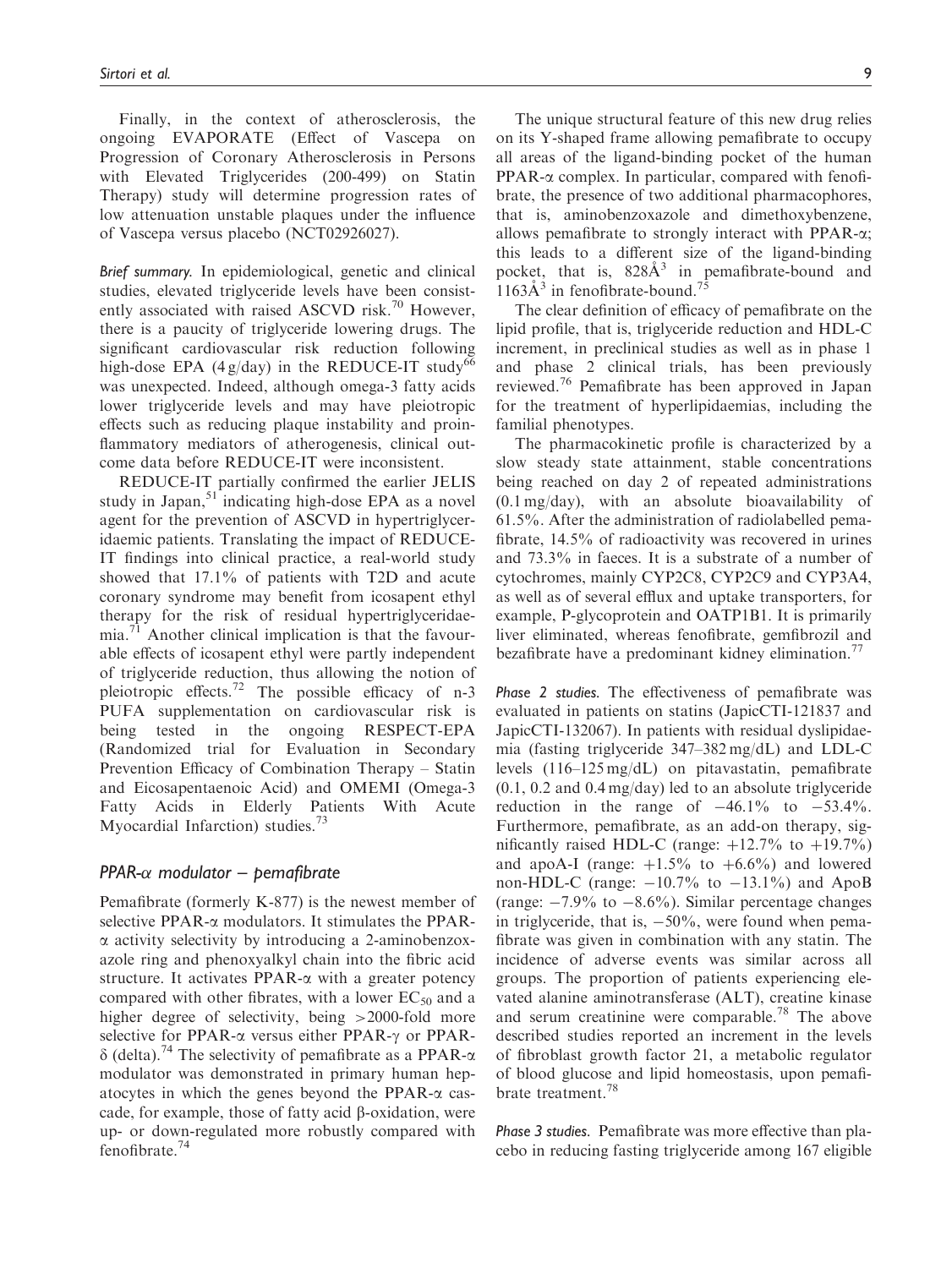participants with T2D (glycated haemoglobin (HbA1c)  $>6.2\%$  and fasting triglyceride  $>150$  mg/dL) enrolled in the JapicCTI-142412 trial. Twenty-four weeks of pemafibrate treatment (0.2 or 0.4 mg daily) led to a significant 45% triglyceride reduction, with no dosedependent effect. Fasting triglyceride  $\leq 150$  mg/dL was achieved by 81.5% and 70.9% of patients on the 0.2 and 0.4 mg doses, respectively. In addition, non-HDL-C, remnant lipoprotein cholesterol, apoB-100, apoB-48, and apoCIII levels were reduced with a concomitant rise of HDL-C and apoA-I. In particular, pemafibrate raised the cholesterol content of medium, small and very small HDL particles relative to very large and large particles. While plasma LDL-C concentration was not significantly altered, pemafibrate was associated with significant increments of large LDL and drop of small and very small particles. Modest and non-statistically significant changes were found for fasting glucose, insulin, glycated albumin and HbA1c. All groups displayed comparable rates of adverse events, for example, increases in serum creatinine and liver enzymes<sup>79</sup> (Table 3). The long-term safety and efficacy of pemafibrate were the aim of the PROVIDE study (PemafibRate study tO Validate a 52-week efficacy and safety In patients with type 2 Diabetes comorbid with Elevated triglyceride levels), representing the extension of the above described trial. Patients originally allocated to placebo were switched to pemafibrate 0.2. mg and over 52 weeks of treatment triglyceride levels fell by  $-48.2\%$  in the pla $cebo/fenofibrate group, by  $-42.3\%$  with pemafibrate$ 0.2 mg and by  $-46.4\%$  with pemafibrate 0.4 mg. HDL-C and non-HDL-C as well as total cholesterol were improved by drug administration.<sup>80</sup>

The non-inferiority of pemafibrate as monotherapy, relative to micronized fenofibrate was tested in the JapicCTI-121764 trial, randomizing 526 patients (489 completed the study) with triglyceride  $>200 \,\text{mg/dL}$ and HDL-C  $\lt$  50 mg/dL for men or  $\lt$  55 mg/dL for women. A 12-week treatment with pemafibrate reduced

|  |  | ${\bf \large \sf \overline{A}}$ able 3. Triglyceride lowering agents: fibrates. |  |  |  |
|--|--|---------------------------------------------------------------------------------|--|--|--|
|--|--|---------------------------------------------------------------------------------|--|--|--|

| <b>d</b><br>Pemafibrate                              |                                                               |  |  |
|------------------------------------------------------|---------------------------------------------------------------|--|--|
|                                                      |                                                               |  |  |
| Clinic study                                         | Major findings                                                |  |  |
| Phase 2                                              | 1. TG reduction: range $-46.1\%$ to $-53.4\%$                 |  |  |
| Follow-up: 12 weeks                                  |                                                               |  |  |
| Subjects: 188                                        |                                                               |  |  |
| Phase 2                                              | 1. TG reduction: range $-46.8\%$ to $-50.8\%$                 |  |  |
| Follow-up: 24 weeks                                  |                                                               |  |  |
| Subjects: 423                                        |                                                               |  |  |
| Phase 3 (JapicCTI-142412; clinicaltrials.jp)         | 1. TG reduction: $-45%$                                       |  |  |
| Follow-up: 24 weeks                                  | 2. Reduced non-HDL-C                                          |  |  |
| Subjects: 167 with T2D                               | 3. Raised HDL-C                                               |  |  |
| Phase 3                                              | I. TG reduction: -48.2% (placebo up to week 24 and            |  |  |
| PROVIDE (PemafibRate study tO Validate a 52-week     | thereafter switched to pemafibrate 0.2 mg up to week          |  |  |
| efficacy and safety In patients with type 2 Diabetes | 52)                                                           |  |  |
| comorbid with Elevated triglyceride levels)          | 2. TG reduction: $-42.3\%$ (pemafibrate 0.2 mg) and $-46.4\%$ |  |  |
| Follow-up: 52 weeks                                  | (pemafibrate 0.4 mg)                                          |  |  |
| Subjects: 166 with T2D                               |                                                               |  |  |
| Phase 3 (JapicCTI-121764; clinicaltrials.jp)         | I. TG: -46.3% (0.1 mg/day), -46.7% (0.2 mg/day) and           |  |  |
| Follow-up: 12 weeks                                  | $-51.8\%$ (0.4 mg/day) vs. $-38.3\%$ (fenofibrate 100 mg/day) |  |  |
| Subjects: 489                                        | and $-51.5\%$ (fenofibrate 200 mg/day)                        |  |  |
| Phase 3 (JapicCTI-142620; clinicaltrials.jp)         | 1. TG reduction: -46.2%                                       |  |  |
| Follow-up: 24 weeks                                  | 2. A further $-6.5\%$ TG reduction compared with              |  |  |
| Subjects: 225                                        | fenofibrate                                                   |  |  |
| On-going phase 3 trial                               | Outcomes: first occurrence of non-fatal myocardial infarc-    |  |  |
| PROMINENT (Pemafibrate to Reduce Cardiovascular      | tion, non-fatal ischaemic stroke, hospitalization for         |  |  |
| OutcoMes by Reducing Triglycerides IN patiENts       | unstable angina requiring unplanned coronary revascu-         |  |  |
| With diabeTes) - NCT03071692                         | larization, and CV death                                      |  |  |

Adapted from Botta et al.<sup>58</sup>

CV: cardiovascular; HDL-C: high-density lipoprotein cholesterol; MACE: major adverse cardiovascular event; T2D: type 2 diabetes; TG: triglyceride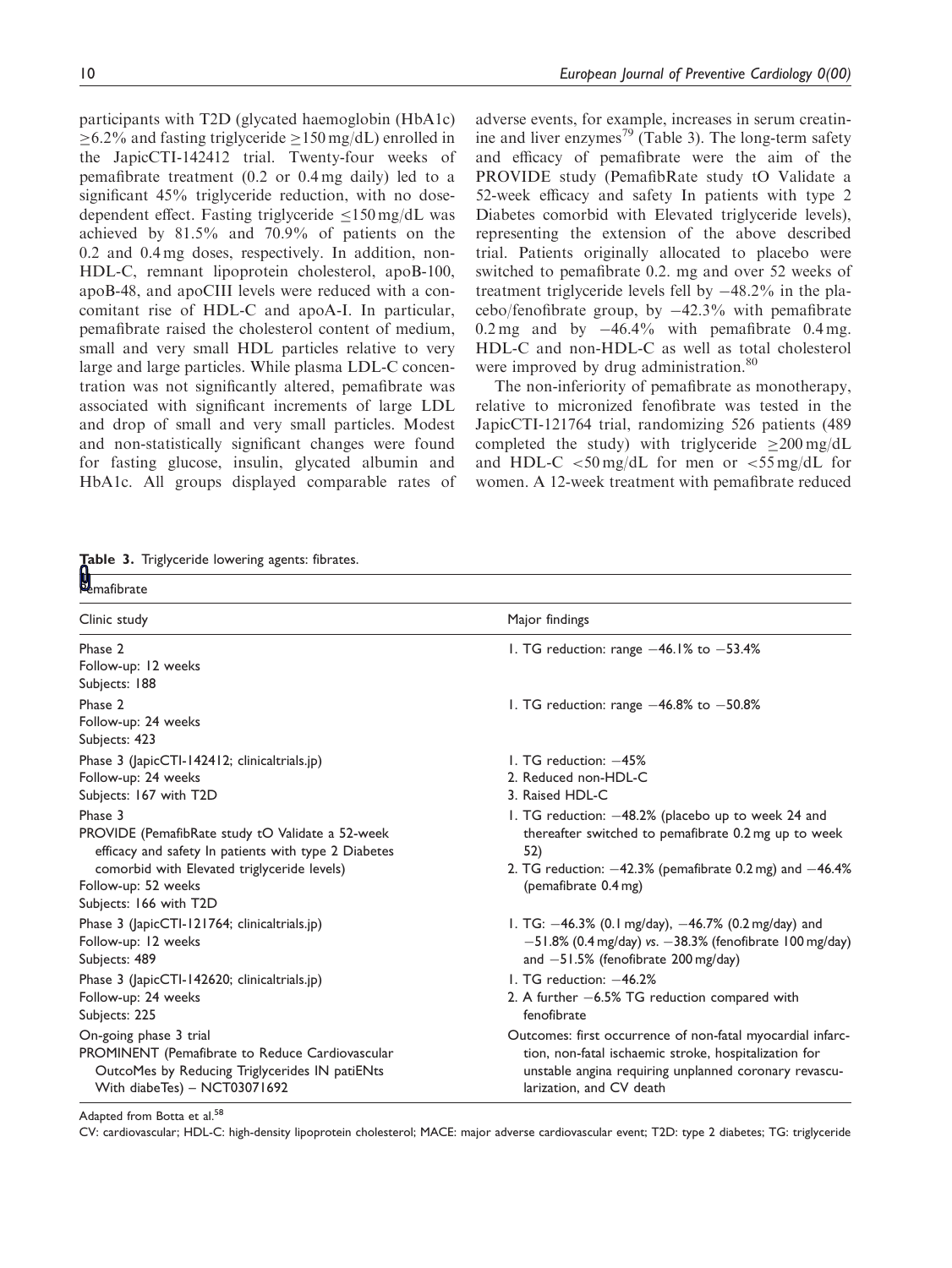triglyceride levels in a dose-dependent manner by 46.3% (0.1 mg/day), 46.7% (0.2 mg/day) and 51.8% (0.4 mg/day). Reductions after fenofibrate were 38.3%  $(100 \text{ mg/day})$  and  $51.5\%$   $(200 \text{ mg/day})$ . At all doses, pemafibrate was more effective versus fenofibrate 100 mg/day, whereas at the daily doses of 0.2 mg and 0.4 mg, pemafibrate was equivalent to fenofibrate 200 mg/day. Adverse events, including liver and kidney laboratory changes, were less frequent than with fenofibrate 200 mg/day.<sup>81</sup> Finally, it is worth mentioning that fenofibrate raised homocysteine levels, $82$ whereas pemafibrate had a neutral effect<sup>83</sup> (Table 3).

These findings have been confirmed in the JapicCTI-142620 trial, enrolling 225 patients with triglyceride between 150 and 500 mg/dL and HDL-C  $<$  50 mg/dL in men or  $<$  55 mg/dL in women, allocated to a daily dose of 0.2 or 0.4 mg pemafibrate versus fenofibrate. Compared with fenofibrate, pemafibrate treatments, at both doses, reduced triglyceride to a significantly larger extent, that is,  $-6.5\%$  and  $-6.2\%$ , respectively. No superiority of pemafibrate versus fenofibrate was found when triglyceride, non-HDL-C, apoB, VLDL cholesterol, HDL-C and apoA-I levels were considered. The apoA-II rises with pemafibrate (0.2 mg/day and 0.4 mg/day) were significantly larger versus fenofibrate. The incidence of adverse reactions in the pemafibrate groups was 2.7% and 6.8%, respectively, versus 23.7% with fenofibrate  $84$  (Table 3).

Outcome study. The effectiveness of pemafibrate is being evaluated in the on-going cardiovascular outcomes trial PROMINENT (Pemafibrate to Reduce Cardiovascular Outcomes by Reducing Triglycerides in Patients with Diabetes). This study will enrol close to 10,000 patients with T2D (two-thirds in secondary prevention and onethird in primary prevention), fasting triglyceride  $\geq 200$ to  $\lt$ 500 mg/dL, HDL-C  $\leq$ 40 mg/dL on moderate/high intensity statin (atorvastatin  $\geq 40$  mg, rosuvastatin  $>$ 20 mg, simvastatin  $>$ 40 mg or pitavastatin  $>$ 4 mg) or with LDL-C  $\leq$  70 mg/dL. For statin intolerant patients an LDL-C  $\leq$  100 mg/dL is allowed. The objective will be that of evaluating the superiority of pemafibrate (0.4 mg/day) in raising time to the first occurrence of non-fatal MI, non-fatal ischaemic stroke, hospitalization for unstable angina requiring unplanned coronary revascularization, and cardiovascular death. Changes in lipid end-points including apoA-I, apoCIII, apoE and non-fasting remnant cholesterol are listed as secondary outcomes. Considering that the PROMINENT study will continue until 1092 participants, of whom at least 200 are women, will experience an event, an average follow-up of 3.5 years is expected.<sup>85</sup>

The rationale of this study lies on the evidence that, despite  $LDL-C^{86}$  being unquestionably the main arterial disease risk factor, inflammation $87$  and hypertriglyceridaemia<sup>88</sup> have garnered increasing attention. The cholesterol content of triglyceride-rich lipoproteins, that is, that of remnant cholesterol, would appear to be the cause of atherosclerosis and CVD rather than raised triglyceride per se. Smaller remnant lipoproteins undergoing triglyceride hydrolysis by lipoprotein lipase can enter the sub-intimal space, being taken up directly by macrophages, leading to foam cell formation.<sup>88</sup>

The efficacy of fibrates on cardiovascular prevention have been disputed, mainly based on the lack of appropriately selected patients.<sup>89</sup> Long-term re-evaluation of the ACCORD (Action to Control Cardiovascular Risk in Diabetes) study confirmed that fenofibrate efficiently reduced CVD in carriers of dyslipidaemia, defined as triglyceride  $>204 \text{ mg/dL}$  and HDL-C < 34 mg/dL, whereas neutral effects were found when the entire patient cohort was considered (hazard ratio: 0.93; 95% CI:  $0.83-1.05$ . The same conclusion was reached in the FIELD (Fenofibrate Intervention and Event Lowering in Diabetes) trial, reporting that subjects with marked dyslipidaemia, that is, triglyceride  $\geq$ 204 mg/dL and low HDL-C, were those who benefitted the most by fenofibrate, with a 27% relative risk reduction  $(NNT = 23)$ .<sup>91</sup>

Finally, in an effort to understand possible cardioprotective effects of pemafibrate, a recent study demonstrated that the drug improves the cholesterol efflux capacity of HDLs obtained from fasting blood samples of patients with dyslipidaemia, defined as fasting triglyceride  $>150$  mg/dL and HDL-C  $< 50$  mg/dL (men) and  $\leq$ 55 mg/dL (women). HDL-C, apoA-I, HDL<sub>3</sub>-C and pre- $\beta$ 1 HDL levels were also raised.<sup>92</sup>

Brief summary. Pemafibrate is a novel addition to the field of TG regulating agents. This agent offers the novelties of the selective PPAR-a modulator concept, that is, of a selective activity on PPAR- $\alpha$ , different from available fibrates, non-selectively acting on two or more PPARs, $^{77}$  as well as of very daily low doses  $(0.2-0.4 \,\mathrm{mg})$ .<sup>75</sup> The HDL-C rise after pemafibrate goes together with increases of medium, small and very small HDL particles, with a more powerful cholesterol mobilizing activity. $92$  Concerning safety, in a head-to-head comparison with fenofibrate, pemafibrate decreased alanine aminotransferase and gamma-glutamyltransferase levels, whereas fenofibrate raised both enzymes. The increments of serum creatinine were smaller in patients on pemafibrate compared with those on fenofibrate;<sup>84</sup> this trend was similar for changes in plasma homocysteine.83 A large ongoing study in appropriately selected individuals will most likely provide better data, addressing the issue of clinical cardiovascular prevention.<sup>85</sup>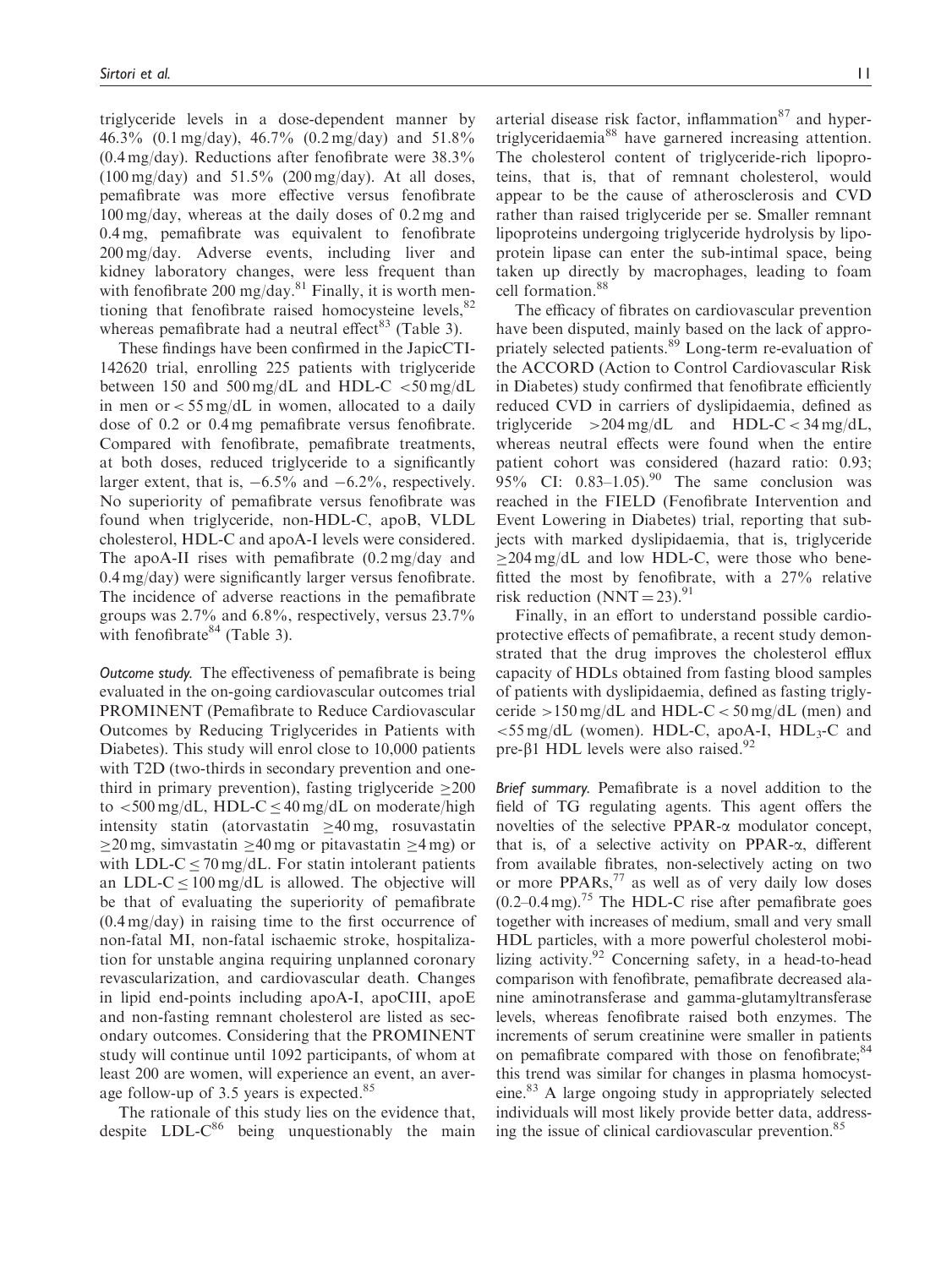## A wide spectrum of lipid regulating agents

## Gemcabene

Gemcabene calcium is the monocalcium salt of a dialkyl ether dicarboxylic acid and represents a new class of lipid regulating compounds, having two terminal gemdimethyl carboxylate moieties. In studies in rats, gemcabene reduced LDL-C, triglyceride and apoC-III levels, raised HDL-C and showed increased hepatic peroxisomal enzyme activities.<sup>93</sup> However, the apparent mechanism of action, with regard to direct PPAR activation, was surprisingly dissimilar from fibrates, known to directly activate PPAR-a, when assessed in mouse, rat or human PPAR transactivation assays. Indeed, compared with classical fibrates or PPAR- $\alpha$  agonists, gemcabene exerted little or no PPAR- $\alpha$  activation at the highest concentration tested  $(300 \mu M)$ , and essentially no  $PPAR-\gamma$  agonist activity at this same concentration. These investigations used known comparative reference PPAR agonists that showed expected results.<sup>93</sup>

The earliest study also indicated that gemcabene accelerates 125I-labelled VLDL apoB disappearance, reducing triglyceride production and elevating the ratio of post-heparin hepatic to lipoprotein lipase activities.<sup>94</sup> These earlier and more recent investigations have provided limited information on mechanism/s, suggesting that these are most likely related to a general activity on de novo cholesterol and triglyceride synthesis, associated with reduced hepatic apoC-III mRNA levels. This may result in increased VLDL remnant uptake and consequently lower LDL-C levels. Additional studies clearly demonstrated an anti-inflammatory profile, associated with a lowered expression of the hs-CRP gene regulating mechanisms.<sup>95</sup>

In view of the significant activity of gemcabene on liver lipids and inflammation, a specific study addressed the anti-inflammatory, lipid altering and cell signalling genes in an animal model of non-alcoholic fatty liver disease (NAFLD). In the STAMTM murine model of NAFLD, gemcabene significantly down-regulated liver mRNA markers of inflammation, lipogenesis, lipid modulation and fibrosis, thus presenting this agent as of potential interest in the management of this very frequent human disease.<sup>96</sup>

Gemcabene thus offers an effective treatment for a wide range of hyperlipidaemias, exerting both a cholesterol and triglyceride reduction, with an additional apparent effectiveness against NALFD, a disorder occurring in more than 25% of the adult population in the Western world.<sup>97</sup> Combined activity on plasma and liver lipid levels and inflammatory markers makes the potential efficacy profile of this agent of interest in a variety of clinical conditions.

The drug, initially developed by Parke-Davis/ Warner-Lambert, then by Pfizer, was licensed to Gemphire Therapeutics Inc. for further development in 2011. Gemcabene has been tested clinically since the early 2000s and 10 phase II studies (six in dyslipidaemias) have been conducted. During this time, gemcabene has been administered to over 1100 healthy subjects and patients and has been well tolerated at doses up to 900 mg daily for up to 12 weeks.

The efficacy of gemcabene was tested in a phase 2 double-blind, randomized, dose–response (placebo, 150, 300, 600 or 900 mg) study enrolling 161 patients with HDL-C <  $35 \text{ mg/dL}$  and triglyceride > 200 or  $\langle 200 \text{ mg/dL}$ . Within the  $> 200 \text{ mg/dL}$  triglyceride stratum, the lowest doses, that is, 150 and 300 mg, reduced triglyceride by 27% and 39%, respectively and apoCIII by 23% and 31%; HDL-C was raised by 18% and 12%, respectively. LDL-C dropped by 15–25% only at the highest doses, that is, 600 and 900 mg, irrespective of basal triglyceride levels. Of note, the only dose dependent effect was on non-HDL-C, leading to a stepwise decrement of  $-1.6\%$  (150 mg),  $-9.4\%$  (300 mg),  $-10.9\%$  (600 mg) and  $-16.3\%$  (900 mg) in the triglyceride <200 mg/dL stratum, with slightly greater dose dependent reductions of non-HDL-C in the triglyceride  $200 \,\text{mg/dL}$  stratum.<sup>98</sup>

In an eight-week double blind, placebo controlled, randomized trial in men and post-menopausal women with LDL-C  $>130 \text{ mg/dL}$ , on stable high intensity statins, a mean LDL-C reduction of  $27.7 \pm 4.23\%$  $(p < 0.001)$  with 900 mg/day was reported. There was a modest activity on triglyceride  $(-14.6\%, p < 0.09)$ and apoB was reduced by 17.2%. The most remarkable finding was a dramatic reduction of hs-CRP levels, that is, -26.1% and -53.9% in the 300 mg and 900 mg treatment groups, respectively.<sup>99</sup>

An investigator initiated, phase 2, proof-of-concept study, testing the preliminary efficacy and safety of gemcabene (300 mg) in children with established NAFLD incompletely treated by lifestyle changes, has been stopped early. The first three patients who underwent 12 weeks of treatment had increasing weight and a rise in liver fat content, with increased ALT noted in two subjects (NCT03436420).

Another phase 2a study (NCT03508687) is still ongoing with the aim to assess the efficacy and safety of two dosing regimens (300 and 600 mg) of gemcabene in patients with familial partial lipodystrophy, elevated triglyceride and non-alcoholic steatohepatitis. To date, there have been no safety concerns.

Gemcabene has been also tested in homozygous familial hypercholesterolaemia (HoFH) patients (COBALT-1 phase 2 trial) on a variety of background lipid lowering therapies, including the highest statin and/or ezetimibe doses and/or PCSK9 inhibitors. Patients were followed with dosages escalating from 300 mg to 600 mg and then 900 mg daily, for a total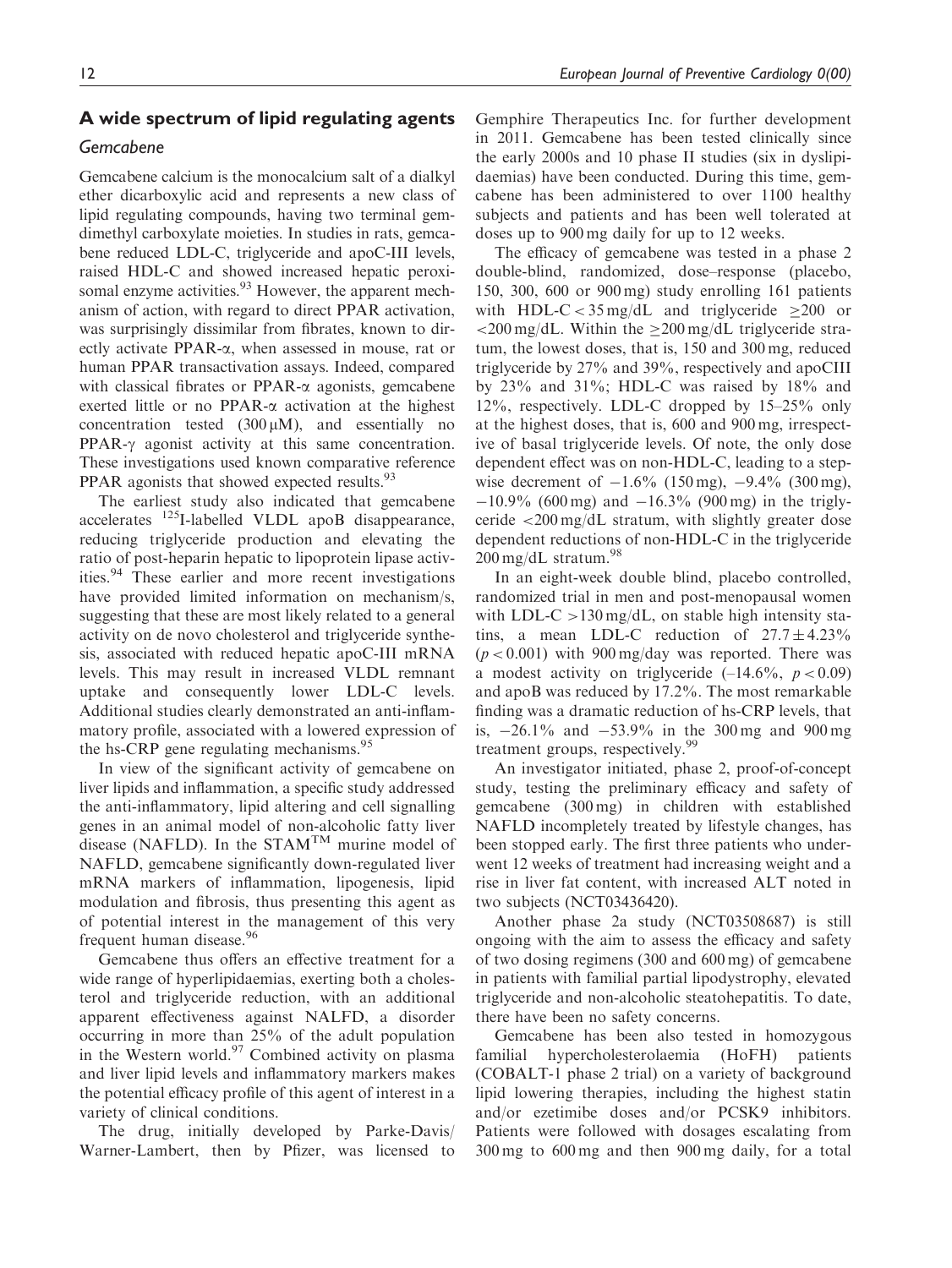duration of 12 weeks. Optimal results were observed with gemcabene 600 mg daily, that is, mean LDL-C reduction of 93 mg/dL for a population with baseline levels of 351 mg/dL. At this same dose, gemcabene lowered non-HDL by  $-27.2\%$ , apoB by  $-24.8\%$ , and apoE by  $-23.0\%$ .<sup>100</sup> Further ongoing trials will evaluate (i) the LDL lowering activity of gemcabene as add-on therapy on top of high- and moderate-intensity statins in HeFH and ASCVD patients (ROYAL-1 study) and (ii) the triglyceride reduction in severely hypertriglyceridaemic patients (INGIGO-1 trial).

Overall, the mechanism of gemcabene for LDL-C reduction is not completely understood. However, preclinical studies have shown that gemcabene reduces acetate incorporation into cholesterol, lowers apoC-III hepatic mRNA and plasma levels and hepatic sulphatase 2 mRNA levels and raises VLDL clearance.<sup>94,96,101,102</sup> The reduction in sulphatase 2 may enhance hepatic Syndecan-1, also known as the VLDL remnant receptor, activity.103,104 The reduction in plasma triglyceride in diabetic mice correlates to the inhibition of both sulphatase 2 and apoC-III mRNA levels.<sup>101</sup> Gemcabene's enhanced clearance of VLDL remnants may reduce systemic LDL production and partly lower LDL-C levels.

Brief summary. Patients with combined forms of dyslipidaemia are most frequently treated with drug combinations, which increased the potential occurrence of adverse interactions.105 Gemcabene lowers both cholesterol and triglyceride by a mechanism of action not linked to agonist or antagonist activity on the PPAR- $\alpha$ receptors.<sup>93</sup> Gemcabene has a potent effect in lowering hs-CRP by a complex mechanism, primarily by inhibiting IL-6 and IL-1 $\beta$  induced production of CRP.<sup>95</sup>

## HDL regulators

The potential role of HDL in the prevention and treatment of ASCVD has been extensively investigated in recent years. The failure of HDL elevations, from niacin to CETP inhibitors, as well as the uncertainties on the genetic link between HDL-C levels and cardiovascular risk, have not given support to the HDL raising hypothesis.<sup>106</sup> The availability of a newer CETP antagonist and the unique approach provided by probucol as a stimulator of reverse cholesterol transport are, however, worthy of consideration.

## CETP inhibition

For many years, the pharmacological inhibition of CETP has been pursued as a therapeutic tool to raise HDL-C. Several pharmacological strategies have been designed to antagonize the activity of CETP, including

antisense DNA technology, monoclonal antibodies, anti-CETP vaccines and small molecule inhibitors.<sup>107</sup> While CETP antagonism has resulted in significant, albeit moderate, reductions of cardiovascular events in at least one major long-term study (REVEAL Study),  $15$  other inhibitors, that is, torcetrapib, dalcetrapib and evacetrapib, have not led to a similar conclusion.<sup>15</sup> In particular, a major drawback for the clinical use of anacetrapib may be the unique pharmacokinetic profile. Detectable concentrations of anacetrapib were found in plasma 2.5–4 years after the last drug dose, associated with modest HDL-C elevations. This finding is likely a consequence of a long-term accumulation of drug in adipose tissue after one year of treatment, as also reported in mice.<sup>16</sup>

The last survivor of this class of drugs is the CETP inhibitor TA-8995 (formerly AMG-8995), a less lipophilic compound. The phase 2 trial NCT01970215, evaluating the efficacy of TA-8995 on HDL and LDL-C, enrolled 337 patients with LDL-C between 2.5 mmol/L and 4.5 mmol/L, HDL-C between 0.8 mmol/L and 1.8 mmol/L and triglyceride levels < 4.5 mmol/L. Patients were randomly assigned to different doses of TA-8995, that is, 1, 2.5, 5 and 10 mg/day, alone or on top of statins, that is, 20 mg atorvastatin or 10 mg rosuvastatin. In the group receiving TA-8995 monotherapy, the 12-week treatment resulted in a 45.3% LDL-C lowering, reaching -68.2% in patients given 10 mg TA-8995 plus atorvastatin 20 mg. A similar trend was found in the arm receiving 10 mg TA-8995 plus rosuvastatin 10 mg (-63.3%). HDL-C levels were raised in a dose-dependent manner, that is,  $+75.8\%$  (1 mg),  $+124.3\%$  (2.5 mg),  $+157.1\%$  (5 mg) and  $+179.0\%$  in those on 10 mg monotherapy, no further improvement occurring with statin addition. No serious adverse events were observed.<sup>17</sup> When the major antiatherogenic effects of HDL-C were evaluated, that is, the ability to remove excess cholesterol from arterial wall macrophages, TA-8995 raised total, non-ATP-binding cassette transporter (ABCA1) and ABCA1-specific cholesterol efflux capacity as well as pre $\beta$ -1 HDL.<sup>108</sup> A cardiovascular clinical outcomes trial will be needed to determine whether these effects will translate into a reduction of ASCVD events.

Brief summary. Although epidemiological and clinical studies link low levels of HDL with an increased cardiovascular risk, a direct causal role of HDL in cardiovascular disease remains controversial. While inhibition of the reverse cholesteryl ester transfer system, controlled by CETP, potently raises plasma HDL-C levels, the clinical outcome trials reported have been negative.<sup>109</sup> The one exception was with anacetrapib, which provided a significant, albeit limited  $(-9\%)$ , reduction in cardiovascular events in a secondary prevention setting against optimal statin therapy.<sup>110</sup>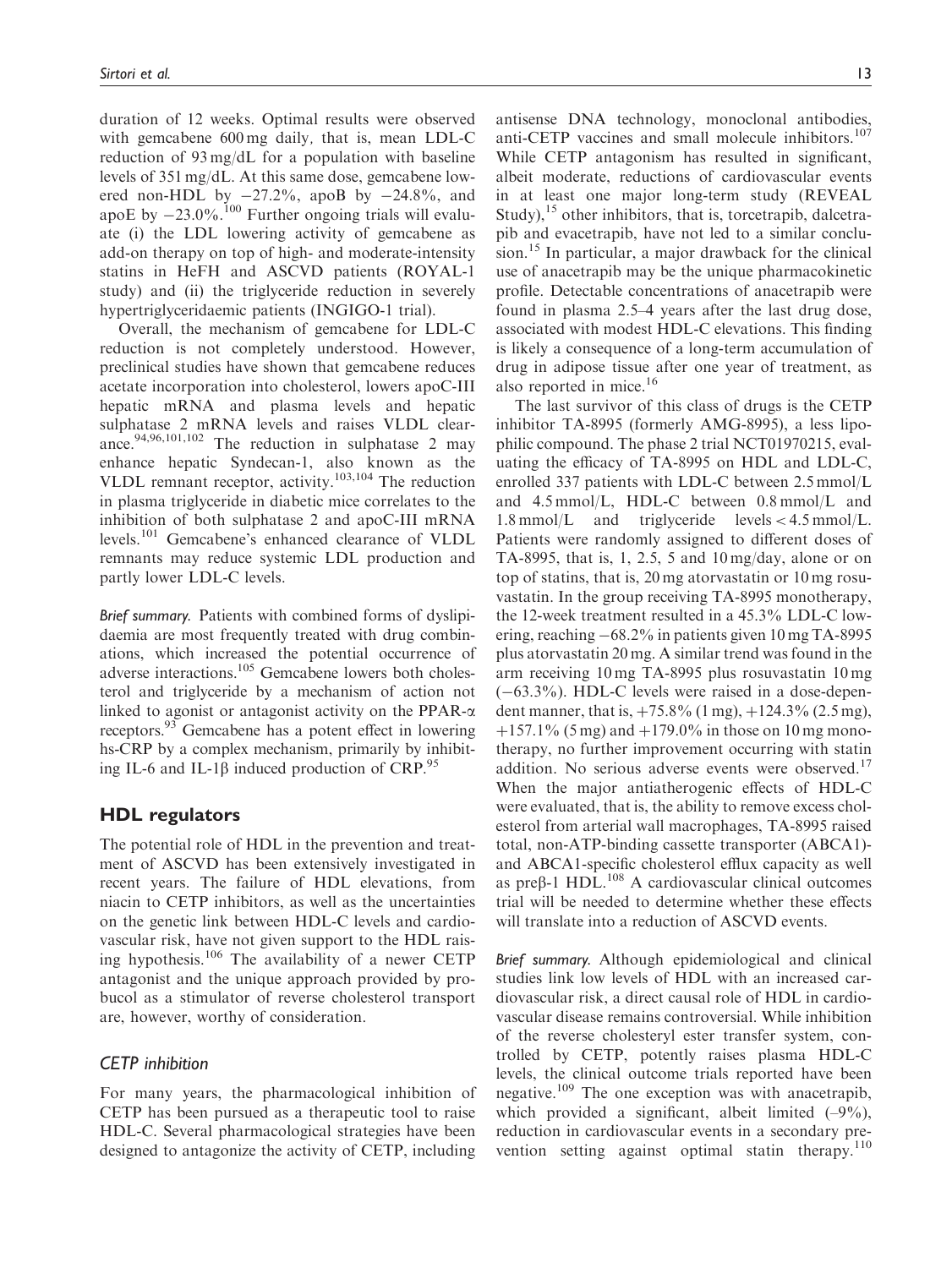Finally, in the era of genome-wide association study, data from the Dal-GenE trial, testing the cardiovascular preventive effect of dalcetrapib in acute coronary syndrome patients – carriers of the AA genotype at rs1967309 in the ADCY9 gene – are eagerly awaited<sup>16</sup> also in consideration of the failure of the same genotype in demonstrating any beneficial effect upon evacetra $pib<sup>111</sup>$  or anacetrapib treatment.<sup>112</sup>

# Probucol raises reverse cholesterol ester transport: clinical evidence of cardiovascular protection

Probucol, a bisphenol compound, providing a still unique approach to cardiovascular prevention, was synthesized as an antioxidant.<sup>113</sup> After the description of its cholesterol lowering properties, probucol has been used for patients with hypercholesterolaemia in Japan since 1985. Owing to reduced serum HDL-C levels and to possible -QT interval prolongation or occurrence of ventricular arrhythmias, in 1995, probucol was withdrawn in the USA. However, the clinical benefit of probucol has been supported by a significant number of scientific findings in more recent years, leading to the development of some analogues. Probucol activity is characterized by a 20% reduction of  $LDL-C$ ,<sup>114</sup> by a mechanism independent of the  $LDL$ receptor,  $^{115}$  and a reduction of HDL-C by 30%.<sup>114</sup> In spite of this paradoxical effect on HDL in patients with familial hypercholesterolaemia probucol enhances the regression of Achilles tendon xanthomas and xanthelasmas. These effects were positively related to probucol-induced decrease in HDL-C. $^{116}$  Thus, probucol may exert its anti-atherogenic properties by raising lipid-poor  $pre\beta1-HDL$  formation, involved in cellular cholesterol efflux, and by the activation of hepatic CETP and scavenger receptor class B type I with a consequent stimulating reverse cholesterol trans-<br>port.<sup>117–119</sup> Although probucol blocks ABCA1 Although probucol blocks ABCA1 mediated cell cholesterol efflux, most likely the end result in vivo may not be a definite reduction of ABCA1 functionality, being compensated by a rise in hepatic endothelial lipase expression<sup>120</sup> and in ABCA1 protein expression, a mechanism mediated by probucol metabolites.

Clinical studies on the effects of probucol on xanthomas, restenosis after percutaneous coronary intervention (PCI) and atherosclerosis have been recently reviewed.<sup>121</sup> Briefly, in the PQRST (Probucol Quantitative Regression Swedish Trial)<sup>122</sup> probucol led to a reduction of both LDL-C and HDL-C by 12% and 24%, respectively. In these hypercholesterolaemic patients either symptomatic or asymptomatic for femoral atherosclerosis, no significant changes in lumen volume were found. This result can be probably explained today by the fact that changes in atheroma

volume may occur without changes in lumen due to vessel remodelling. The MVP (MultiVitamins and Probucol) trial<sup>123,124</sup> tested the anti-restenotic effects of probucol after PCI. LDL-C was lowered by 17.6% in patients on probucol, by 16.8% in those on probucol  $+$  multivitamins and by 14.8% in the placebo group. HDL-C dropped by 17.6% upon probucol administration and by  $31.3\%$  in probucol + multivitamins versus  $+0.9\%$  in the placebo arm. The stenosis rates per segment were 20.7% in the probucol group, 28.9% in the combined-treatment group and 38.9% in the placebo. The FAST (Fukuoka Atherosclerosis Trial) investigated the effects of probucol on the reduction of carotid intima-media thickness (IMT) and incidence of cardiovascular events in asymptomatic patients with hypercholesterolaemia.<sup>125</sup> In a head-to-head comparison with pravastatin  $(10 \text{ mg})$ , LDL-C fell by  $36\%$  with pravastatin and by 29% with probucol, together with a HDL-C reduction of 30% with this latter. Both treatments led to a similar reduction rate in carotid IMT  $(-13.9\%)$  and a significantly lower incidence of cardiovascular events was observed in the probucol group  $(2.4\% \text{ vs. } 4.8\% \text{ in the pravastatin group, } p < 0.001).$ 

The effect of probucol on coronary atherosclerosis associated events in HeFH patients was tested in the POSITIVE (Probucol Observational Study Illuminating Therapeutic Impact on Vascular Events) study. In this prospective study, the incidence of cardiovascular events in secondary prevention was 27.0% in the probucol group and 64.3% in patients who were not exposed. No differences were found in primary prevention because the LDL-C levels were nearly 30 mg/dL higher in the probucol-treated arm versus control.<sup>126</sup> Similar results were reported in patients who underwent complete revascularization (PCI and/or bypass surgery).<sup>127</sup> The PICASSO (Prevention of Cardiovascular Events in Asian patients with Ischemic Stroke at High risk of Cerebral Haemorrhage) study evaluated efficacy and safety of cilostazol versus aspirin, with and without probucol, in patients with ischaemic stroke and a high risk of haemorrhage.<sup>128</sup> Patients were randomized to oral cilostazol, aspirin, cilostazol plus probucol, or aspirin plus probucol. In the probucol groups the incidence of vascular events was reduced by 31% (hazard ratio: 0.69; 95% CI: 0.50–0.97). No statistical differences were found for cerebral haemorrhages: hazard ratio: 0.65; 97.5% CI: 0.27–1.57;  $p = 0.55$  (probucol versus non-probucol groups).

Concerning probucol analogues, experimental work shows that elsibucol has antioxidant, anti-inflammatory and antiproliferative properties and reduced proliferation of vascular smooth muscle cells, oxidative stress, VCAM-1 expression and macrophage infiltration into injured arteries. No clinical data are available.<sup>129</sup> Succinobucol, which possesses anti-inflammatory and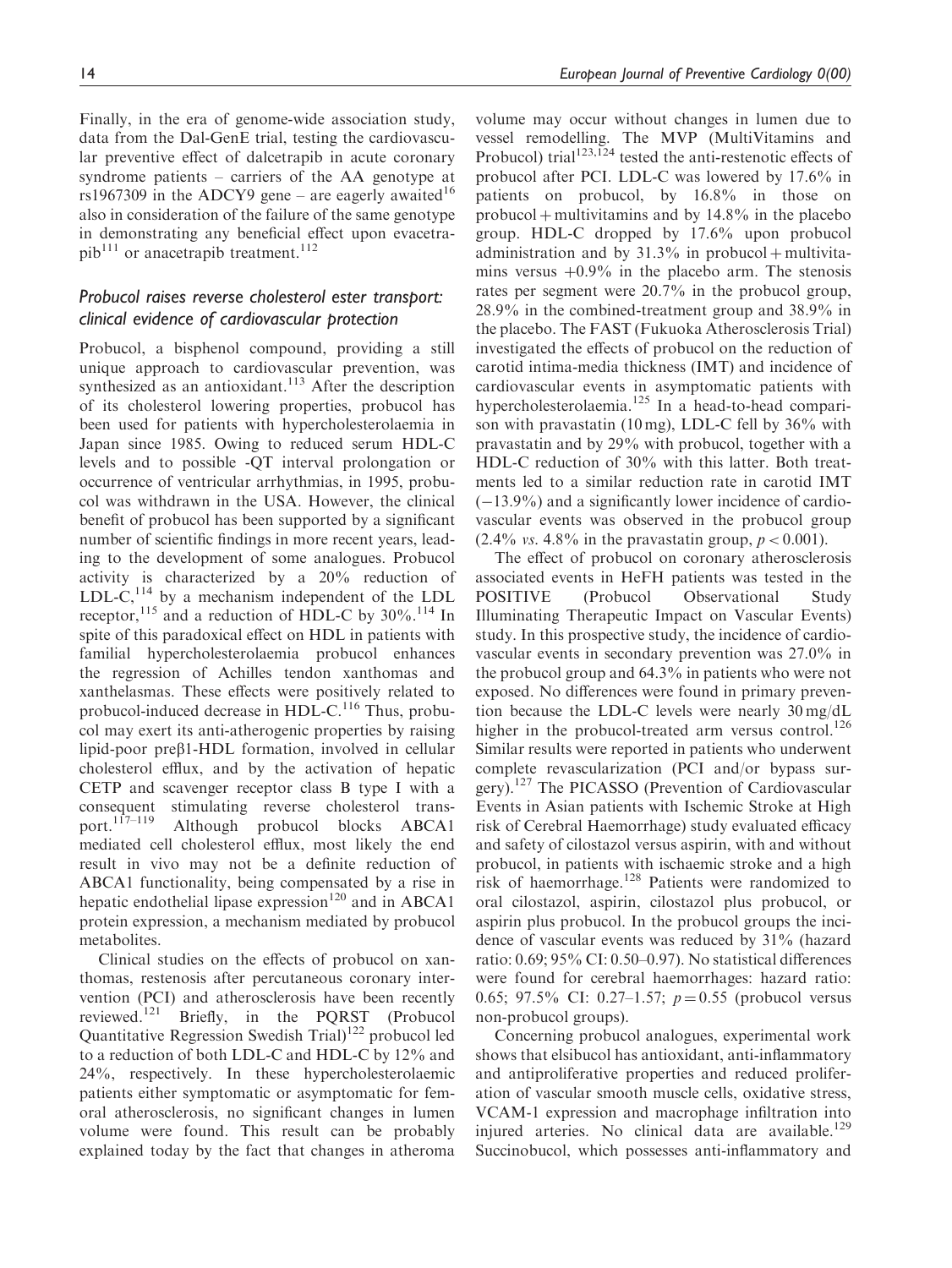antioxidative activities, was tested in the CART-1 (Canadian Antioxidant Restenosis Trial) study versus probucol.<sup>130</sup> Both drugs reduced restenosis after PCI, although prolongation of the QTc interval was more frequent with probucol. In the following CART-2 study, regression of coronary atherosclerosis by succinobucol was demonstrated.<sup>131</sup> The ARISE (Aggressive Reduction of Inflammation Stops Events) trial, enrolling 6144 patients with recent onset of acute coronary syndrome, showed no significant effects of succinobucol on MACEs; conversely, the composite secondary endpoints of cardiovascular death, cardiac arrest, MI or stroke occurred less frequently versus placebo (hazard ratio: 0.81; 95% CI: 0.68–0.98). Succinobucol raised LDL-C and systolic blood pressure, and decreased HDL-C and glycated haemoglobin. An elevation of new-onset atrial fibrillation (hazard ratio: 1.87; 95% CI: 1.67–2.09) led to discontinuation of clinical development.<sup>132</sup>

Brief summary. The regulation of HDL-C remains an enigmatic therapeutic target.<sup>121</sup> Therapeutic increase in HDL flux has a greater anti-atherogenic effect than increasing HDL concentration alone.<sup>133</sup> Data from the PROSPECTIVE (Probucol Trial for Secondary Prevention of Atherosclerotic Events in Patients with Prior Coronary Heart Disease) study will answer the hypothesis whether or not the addition of probucol to other lipid lowering drugs could prevent cerebrovascular and cardiovascular events in patients with prior coronary events and high LDL-C levels.<sup>134</sup> In the meantime, in patients with ischaemic stroke, the addition of probucol to aspirin or cilostazol could be beneficial in reducing the incidence of cardiovascular events.<sup>128</sup>

## **Conclusions**

The newer drug approaches reviewed offer patients and clinicians wider choices for managing dyslipidaemias with hypercholesterolaemias, where benefits may be clouded by insufficient clinical responses or side effects leading to discontinuation and reduced cardiovascular benefits, $135$  the novel cholesterol lowering medications pitavastatin and bempedoic acid have provided clear differential effects compared with available agents.

Elevated triglyceride levels, a common finding in daily clinical practice, identify individuals at higher ASCVD risk, related to a cluster of abnormalities referred to as the metabolic syndrome. Thus, in the context of hypertriglyceridaemia associated residual risk, availability of pemafibrate offers a unique mode of action as a selective PPAR-a activator. Another triglyceride lowering pharmacological approach is the use of the omega-3 icosapent ethyl $^{66}$  providing a novel indication for a chemical series as yet not proven to be associated with cardiovascular benefit.<sup>49</sup> The REDUCE-IT study further confirmed that an inappropriate selection of cases with hypertriglyceridaemia or metabolic syndrome may have led to the nonconvincing activity of triglyceride lowering medications in secondary prevention trials (FIELD, ACCORD studies). Patients with hypertriglyceridaemia/low HDL may derive greater cardiovascular benefit from triglyceride lowering agents, as suggested by the fenofibrate studies.90,136

The elusive target of HDL-cholesterol has been poorly addressed by present day lipid lowering medications and HDL function rather than levels appears to be a most appropriate target.<sup>137</sup> In this area, antagonists of the CETP system have led to dramatic HDL-C elevation, albeit with no clear evidence of improved cardiovascular outcomes.<sup>107</sup> Anacetrapib reduced major vascular events by 9%, but was found to accumulate in adipose tissue, and regulatory approval was not requested. Thus, despite considerable initial promise, CETP inhibition provides insufficient cardiovascular benefit for routine use.<sup>106</sup> Conversely, probucol and derivatives, while lowering HDL levels, appear to improve HDL function and reduce inflammation.<sup>121</sup>

The new agents reviewed afford further options for treating patients with dyslipidaemias in a field plagued with problems of poor adherence/low achievement of targets.138,139 For these agents, cost-effectiveness analysis is certainly more favourable $140$  compared with agents of biosynthetic origin, for example, the case of PCSK9 inhibitors, for which the recent American guidelines support use in high-risk patients only if the cost/benefit ratio is favourable.<sup>19</sup>

## Limitations in the real-world

As of today, the use of pitavastatin has had limited impact on the European market. $141$  Use has been limited owing to the low-cost availability of generic statins. In view of the low dose and reduced drug–drug interaction risk, use may be of interest for patients with multiple drug treatments. Despite the well-recognized triglyceride lowering effect, the European Medicine Agency has not recommended use of omega-3 PUFAs in the secondary prevention of  $CVD$ ,<sup>142</sup> reversing the authorizations granted over the last two decades permitting these products to be marketed at a dose of 1 g per day for reducing cardiovascular disease. The positive results of the REDUCE-IT trial with EPA may lead to a renewed approval. Pemafibrate is approved only in Japan $143$  and, at present, probucol is available only in Eastern nations (Japan, China, Taiwan, Korea and the Philippines), having been withdrawn in the USA and other Western nations.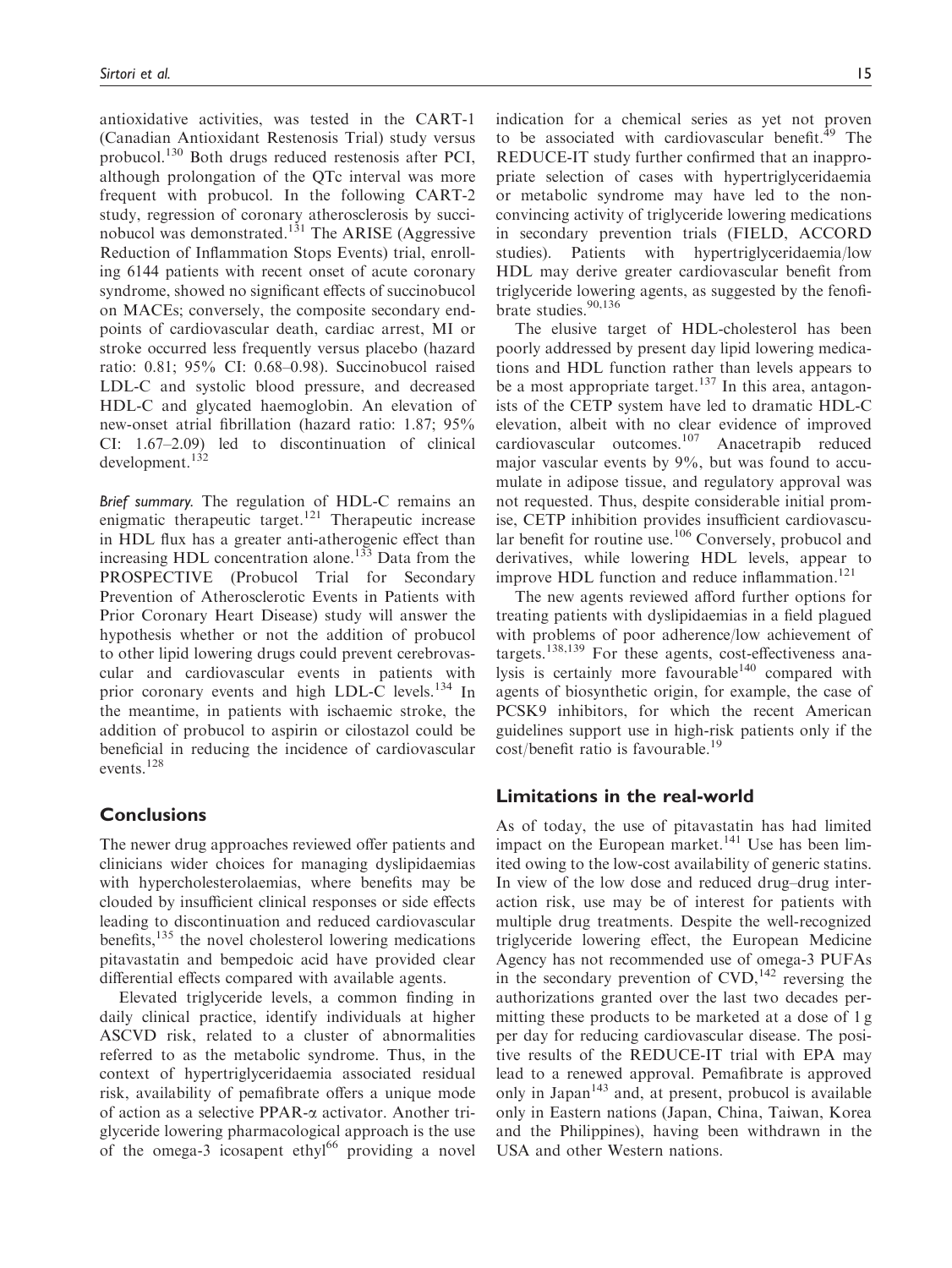## <span id="page-17-0"></span>Future directions

The degree of advantage that the new analysis of REDUCE-IT reveals is quite large, especially considering that this is an additional benefit on top of what statin and other therapies have already provided. Moreover, owing to a finding that icosapent ethyl also reduces ischaemic events in patients with triglyceride  $>81$  to  $\leq$ 190 mg/dL will possibly redefine the meaning of 'normal' triglyceride values.<sup>68</sup> Thus, clinicians may consider treating high-risk patients with diabetes and dyslipidaemia with high-dose EPA, although cost implications need to be considered.<sup>71</sup> In this context, a cost-effectiveness analysis of the JELIS study showed that  $EPA +$  statin combination therapy has an acceptable cost-effectiveness for secondary prevention, but not primary prevention, of CVD patients with hypercholesterolaemia in Japan.<sup>144</sup> This approach might merit consideration also in  $HIV+$  patients often displaying hypertriglyceridaemia with reduced HDL-C and frequently difficult drug handling in daily practice.<sup>145</sup> Finally, in order to achieve LDL-C target levels in high risk ASCVD patients, adding new drugs like bempedoic acid, more cost-effective than PCSK9 inhibitors, may be envisioned as an adjunct to existing management algorithms, as second- or third-line agents, similar to ezetimibe and bile acid sequestrants.<sup>146</sup>

### Author contribution

CRS, GFW and MR conceived the topic and wrote the manuscript. AC conceived the topic and critically revised the manuscript. MFG took care of reproducing tables and figures. SY critically revised the manuscript and edited the sections pertaining to pitavastatin, pemafibrate and probucol. All gave final approval and agree to be accountable for all aspects of work ensuring integrity and accuracy.

#### Declaration of conflicting interests

The author(s) declared the following potential conflicts of interest with respect to the research, authorship, and/or publication of this article: CRS, MFG and MR have nothing to declare. AC received honoraria from AstraZeneca, AMGEN, Sanofi, Recordati, Novartis, MSD, Mediolanum, DOC, Mylan and Pfizer. SY received honoraria from Otsuka, Kowa, MSD, Astellas-Amgen Biopharma, Sanofi, and research grant from MSD, Bayern, Boehringer Ingelheim, Takeda, Ono, Astellas, Tanabe-Mitsubishi, Kyowa Medex, and Rohto. GFW speakers bureau Abbott/Mylan, Abbott Vascular, Actavis, Akcea, Amgen, Biofarm, KRKA, MSD, Sanofi-Aventis, Servier and Valeant; consultant to Abbott Vascular, Akcea, Amgen, Daichii Sankyo, Esperion, Lilly, MSD, Resverlogix, Sanofi-Aventis; grants from Sanofi and Valeant

#### Funding

The author(s) received no financial support for the research, authorship, and/or publication of this article.

## **References**

- 1. Burnett JR and Hooper AJ. PCSK9 a journey to cardiovascular outcomes. N Engl J Med 2018; 379: 2161–2162.
- 2. Kersten S. Angiopoietin-like 3 in lipoprotein metabolism. Nat Rev Endocrinol 2017; 13: 731–739.
- 3. Silverman MG, Ference BA, Im K, et al. Association between lowering LDL-C and cardiovascular risk reduction among different therapeutic interventions: A systematic review and meta-analysis. JAMA 2016; 316: 1289–1297.
- 4. Macchi C, Banach M, Corsini A, et al. Changes in circulating pro-protein convertase subtilisin/kexin type 9 levels – experimental and clinical approaches with lipidlowering agents. Eur J Prev Cardiol. Epub ahead of print 20 February 2019. DOI: 10.1177/2047487319831500 [\[AQ10\]](#page-0-0).
- 5. Du H, Li X, Su N, et al. Proprotein convertase subtilisin/ kexin 9 inhibitors in reducing cardiovascular outcomes: A systematic review and meta-analysis. Heart. Epub ahead of print 8 March 2019. DOI: 10.1136/heartjnl-2019-314763.
- 6. Ference BA, Cannon CP, Landmesser U, et al. Reduction of low density lipoprotein-cholesterol and cardiovascular events with proprotein convertase subtilisin-kexin type 9 (PCSK9) inhibitors and statins: An analysis of FOURIER, SPIRE, and the Cholesterol Treatment Trialists Collaboration. Eur Heart J 2018; 39: 2540–2545.
- 7. Reiner Z. Hypertriglyceridaemia and risk of coronary artery disease. Nat Rev Cardiol 2017; 14: 401–411.
- 8. Sandesara PB, Virani SS, Fazio S, et al. The forgotten lipids: Triglycerides, remnant cholesterol, and atherosclerotic cardiovascular disease risk. Endocr Rev. Epub ahead of print 13 October 2018. DOI: 10.1210/er.2018- 00184 **[\[AQ11\]](#page-0-0)**
- 9. Nordestgaard BG, Benn M, Schnohr P, et al. Nonfasting triglycerides and risk of myocardial infarction, ischemic heart disease, and death in men and women. JAMA 2007; 298: 299–308.
- 10. Ference BA, Kastelein JJP, Ray KK, et al. Association of triglyceride-lowering LPL variants and LDL-C-lowering LDLR variants with risk of coronary heart disease. JAMA 2019; 321: 364–373.
- 11. Nordestgaard BG and Varbo A. Triglycerides and cardiovascular disease. Lancet 2014; 384: 626–635.
- 12. Miller YI, Choi SH, Fang L, et al. Lipoprotein modification and macrophage uptake: Role of pathologic cholesterol transport in atherogenesis. Subcell Biochem 2010; 51: 229–251.
- 13. Watts GF, Ooi EM and Chan DC. Demystifying the management of hypertriglyceridaemia. Nat Rev Cardiol 2013; 10: 648–661.
- 14. Madsen CM, Varbo A and Nordestgaard BG. Extreme high high-density lipoprotein cholesterol is paradoxically associated with high mortality in men and women: Two prospective cohort studies. Eur Heart J 2017; 38: 2478–2486.
- 15. Tall AR and Rader DJ. Trials and tribulations of CETP inhibitors. Circ Res 2018; 122: 106–112.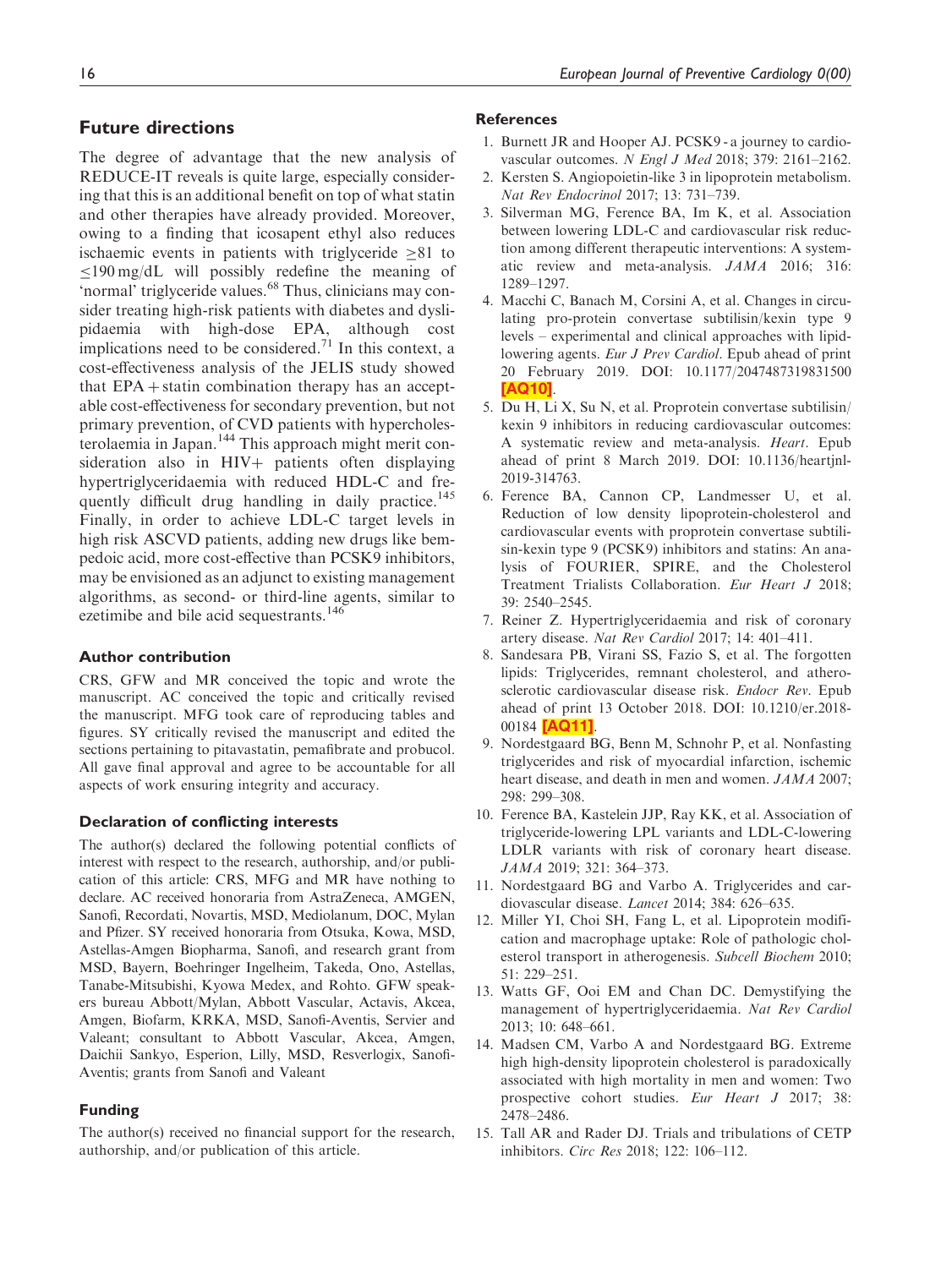- <span id="page-18-0"></span>16. Ferri N, Corsini A, Sirtori CR, et al. Present therapeutic role of cholesteryl ester transfer protein inhibitors. Pharmacol Res 2018; 128: 29–41.
- 17. Hovingh GK, Kastelein JJ, van Deventer SJ, et al. Cholesterol ester transfer protein inhibition by TA-8995 in patients with mild dyslipidaemia (TULIP): A randomised, double-blind, placebo-controlled phase 2 trial. Lancet 2015; 386: 452–460.
- 18. Catapano AL, Graham I, De Backer G, et al. 2016 ESC/ EAS Guidelines for the management of dyslipidaemias. Eur Heart J 2016; 37: 2999–3058.
- 19. Grundy SM, Stone NJ, Bailey AL, et al. 2018 AHA/ ACC/AACVPR/AAPA/ABC/ACPM/ADA/AGS/APhA /ASPC/NLA/PCNA Guideline on the management of blood cholesterol: A report of the American College of Cardiology/American Heart Association Task Force on Clinical Practice Guidelines. J Am Coll Cardiol. Epub ahead of print 14 November 2018. DOI: 10.1016/ j.jacc.2018.11.003. [\[AQ12\]](#page-0-0).
- 20. Fulcher J, O'Connell R, et al.; Cholesterol Treatment Trialists (CTT) Collaboration. Efficacy and safety of LDL-lowering therapy among men and women: metaanalysis of individual data from 174,000 participants in 27 randomised trials. Lancet 2015; 385: 1397–1405.
- 21. LaRosa JC, Grundy SM, Waters DD, et al. Intensive lipid lowering with atorvastatin in patients with stable coronary disease. N Engl J Med 2005; 352: 1425–1435.
- 22. Boekholdt SM, Hovingh GK, Mora S, et al. Very low levels of atherogenic lipoproteins and the risk for cardiovascular events: A meta-analysis of statin trials. J Am Coll Cardiol 2014; 64: 485–494.
- 23. Miyauchi K, Kimura T, Shimokawa H, et al. Rationale and Design of Randomized Evaluation of Aggressive or Moderate Lipid Lowering Therapy with Pitavastatin in Coronary Artery Disease (REAL-CAD) trial. Int Heart J 2018; 59: 315–320.
- 24. Corsini A and Ceska R. Drug–drug interactions with statins: Will pitavastatin overcome the statins' Achilles' heel? Curr Med Res Opin 2011; 27: 1551–1562.
- 25. Hu M and Tomlinson B. Evaluation of the pharmacokinetics and drug interactions of the two recently developed statins, rosuvastatin and pitavastatin. Expert Opin Drug Metab Toxicol 2014; 10: 51–65.
- 26. Chamberlin KW and Baker WL. Benefit–risk assessment of pitavastatin for the treatment of hypercholesterolemia in older patients. Clin Interv Aging 2015; 10: 733–740.
- 27. Harada-Shiba M, Kastelein JJP, Hovingh GK, et al. Efficacy and safety of pitavastatin in children and adolescents with familial hypercholesterolemia in Japan and Europe. J Atheroscler Thromb 2018; 25: 422–429.
- 28. Chapman MJ. Pitavastatin: Novel effects on lipid parameters. Atheroscler Suppl 2011; 12: 277–284.
- 29. Aberg JA, Sponseller CA, Ward DJ, et al. Pitavastatin versus pravastatin in adults with HIV-1 infection and dyslipidaemia (INTREPID): 12 week and 52 week results of a phase 4, multicentre, randomised, double-blind, superiority trial. Lancet HIV 2017; 4: e284-e294.
- 30. Ruscica M, Macchi C, Morlotti B, et al. Statin therapy and related risk of new-onset type 2 diabetes mellitus. Eur J Intern Med 2014; 25: 401–406.
- 31. Park JB, Jung JH, Yoon YE, et al. Long-term Effects of high-doSe pitavaStatin on Diabetogenicity in comparison with atorvastatin in patients with Metabolic syndrome (LESS-DM): study protocol for a randomized controlled trial. Trials 2017; 18: 501.
- 32. Taguchi I, Iimuro S, Iwata H, et al. High-dose versus low-dose pitavastatin in Japanese patients with stable coronary artery disease (REAL-CAD): A randomized superiority trial. Circulation 2018; 137: 1997-2009.
- 33. Choi JY, Choi CU, Hwang SY, et al. Effect of pitavastatin compared with atorvastatin androsuvastatin on new-onset diabetes mellitus in patients with acute myocardial infarction. Am J Cardiol 2018; 122: 922–928.
- 34. Mach F, Ray KK, Wiklund O, et al. Adverse effects of statin therapy: Perception vs. the evidence – focus on glucose homeostasis, cognitive, renal and hepatic function, haemorrhagic stroke and cataract. Eur Heart J 2018; 39: 2526–2539.
- 35. Pinkosky SL, Groot PHE, Lalwani ND, et al. Targeting ATP-citrate lyase in hyperlipidemia and metabolic disorders. Trends Mol Med 2017; 23: 1047–1063.
- 36. Pinkosky SL, Newton RS, Day EA, et al. Liver-specific ATP-citrate lyase inhibition by bempedoic acid decreases LDL-C and attenuates atherosclerosis. Nat Commun 2016; 7: 13457.
- 37. Ballantyne CM, Banach M, Mancini GBJ, et al. Efficacy and safety of bempedoic acid added to ezetimibe in statinintolerant patients with hypercholesterolemia: A randomized, placebo-controlled study. Atherosclerosis 2018; 277: 195–203.
- 38. Stone NJ, Robinson JG, Lichtenstein AH, et al. 2013 ACC/AHA guideline on the treatment of blood cholesterol to reduce atherosclerotic cardiovascular risk in adults: A report of the American College of Cardiology/American Heart Association Task Force on Practice Guidelines. J Am Coll Cardiol 2014; 63: 2889–2934.
- 39. Catapano AL, Graham I, De Backer G, et al. 2016 ESC/ EAS Guidelines for the management of dyslipidaemias. Eur Heart J 2016; 37: 2999–3058.
- 40. Ray KK, Bays HE, Catapano AL, et al. Safety and efficacy of bempedoic acid to reduce LDL cholesterol. N Engl J Med 2019; 380: 1022–1032.
- 41. Widsom C. Efficacy and safety of bempedoic acid added to maximally tolerated statins in patients with hypercholesterolemia and high cardiovascular risk: The CLEAR Wisdom trial. American College of Cardiology Congress 2019 **[\[AQ13\]](#page-1-0)**
- 42. NCT02988115. Evaluation of the efficacy and safety of bempedoic acid (ETC-1002) in patients with hyperlipidemia and statin intolerant (CLEAR Serenity), [https://](https://clinicaltrials.gov/ct2/show/NCT02988115) [clinicaltrials.gov/ct2/show/NCT02988115](https://clinicaltrials.gov/ct2/show/NCT02988115) (accessed  $\blacksquare$ ) [\[AQ14\]](#page-1-0).
- 43. Laufs U, Banach M, Mancini J, et al. Efficacy and safety of bempedoic acid in patients with hypercholesterolemia and statin intolerance,<http://abstractsonline.com/pp8/#>!/ 4682/presentation/59949 (2018, accessed **1) [\[AQ15\]](#page-1-0)**.
- 44. Ruscica M, Banach M, Sahebkar A, et al. ETC-1002 (bempedoic acid) for the management of hyperlipidemia: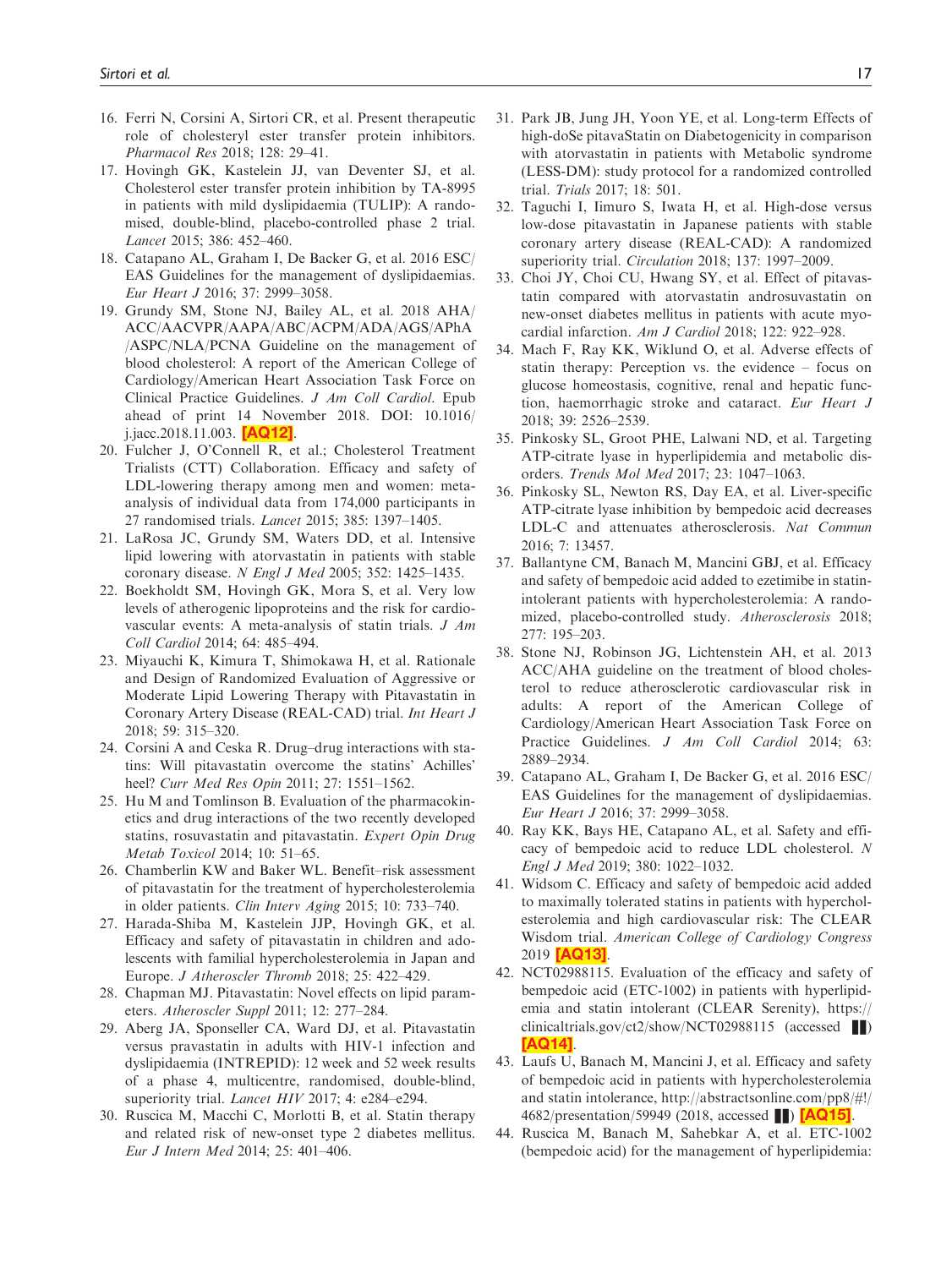<span id="page-19-0"></span>From preclinical studies to phase 3 trials. Expert Opin Pharmacother 2019;  $\blacksquare$ : 1–13  $[AQ16]$ .

- 45. Serban MC, Colantonio LD, Manthripragada AD, et al. Statin intolerance and risk of coronary heart events and all-cause mortality following myocardial infarction. J Am Coll Cardiol 2017; 69: 1386–1395.
- 46. Nicholls SJ, Brandrup-Wognsen G, Palmer M, et al. Meta-analysis of comparative efficacy of increasing dose of atorvastatin versus rosuvastatin versus simvastatin on lowering levels of atherogenic lipids (from VOYAGER). Am J Cardiol 2010; 105: 69–76.
- 47. Ference BA, Ray KK, Catapano AL, et al. Mendelian randomization study of ACLY and cardiovascular disease. N Engl J Med 2019; 380: 1033–1042.
- 48. Mozaffarian D and Wu JH. (n-3) fatty acids and cardiovascular health: Are effects of EPA and DHA shared or complementary? *J Nutr* 2012; 142: 614S-625S.
- 49. Aung T, Halsey J, Kromhout D, et al. Associations of omega-3 fatty acid supplement use with cardiovascular disease risks: Meta-analysis of 10 trials involving 77917 individuals. JAMA Cardiol 2018; 3: 225–234.
- 50. Sirtori CR, Galli C and Franceschini G. Fraudulent (and non fraudulent) fatty acids for human health. Eur J Clin Invest 1993; 23: 686–689.
- 51. Yokoyama M and Origasa H; JELIS Investigators. Effects of eicosapentaenoic acid on cardiovascular events in Japanese patients with hypercholesterolemia: Rationale, design, and baseline characteristics of the Japan EPA Lipid Intervention Study (JELIS). Am Heart J 2003; 146: 613–620.
- 52. Yokoyama M, Origasa H, Matsuzaki M, et al. Effects of eicosapentaenoic acid on major coronary events in hypercholesterolaemic patients (JELIS): A randomised open-label, blinded endpoint analysis. Lancet 2007; 369: 1090–1098.
- 53. Bowman L, Mafham M, et al.; ASCEND Study Collaborative Group. Effects of n-3 fatty acid supplements in diabetes mellitus. N Engl J Med 2018; 379: 1540–1550.
- 54. Manson JE, Cook NR, Lee IM, et al. Marine n-3 fatty acids and prevention of cardiovascular disease and cancer. N Engl J Med 2019; 380: 23–32.
- 55. Davidson MH, Johnson J, Rooney MW, et al. A novel omega-3 free fatty acid formulation has dramatically improved bioavailability during a low-fat diet compared with omega-3-acid ethyl esters: The ECLIPSE  $E$ panova $((R))$  compared to Lovaza $((R))$  in a pharmacokinetic single-dose evaluation) study. J Clin Lipidol 2012; 6: 573–584.
- 56. Kastelein JJ, Maki KC, Susekov A, et al. Omega-3 free fatty acids for the treatment of severe hypertriglyceridemia: The EpanoVa fOr Lowering Very high triglyceridEs (EVOLVE) trial. J Clin Lipidol 2014; 8: 94–106.
- 57. Nicholls SJ, Lincoff AM, Bash D, et al. Assessment of omega-3 carboxylic acids in statin-treated patients with high levels of triglycerides and low levels of high-density lipoprotein cholesterol: Rationale and design of the STRENGTH trial. Clin Cardiol 2018; 41: 1281–1288.
- 58. Botta M, Audano M, Sahebkar A, et al. PPAR agonists and metabolic syndrome: An established role? Int J Mol Sci 2018; 19: **[\[AQ17\]](#page-1-0) [\[AQ18\]](#page-1-0)**
- 59. Bays HE, Ballantyne CM, Kastelein JJ, et al. Eicosapentaenoic acid ethyl ester (AMR101) therapy in patients with very high triglyceride levels (from the Multicenter, plAcebo-controlled, Randomized, double-blINd, 12-week study with an open-label Extension [MARINE] trial). Am J Cardiol 2011; 108: 682–690.
- 60. Bays HE, Braeckman RA, Ballantyne CM, et al. Icosapent ethyl, a pure EPA omega-3 fatty acid: effects on lipoprotein particle concentration and size in patients with very high triglyceride levels (the MARINE study). J Clin Lipidol 2012; 6: 565–572.
- 61. Bays HE, Ballantyne CM, Braeckman RA, et al. Icosapent ethyl, a pure ethyl ester of eicosapentaenoic acid: Effects on circulating markers of inflammation from the MARINE and ANCHOR studies. Am J Cardiovasc Drugs 2013; 13: 37–46.
- 62. Bays HE, Ballantyne CM, Braeckman RA, et al. Icosapent ethyl (eicosapentaenoic acid ethyl ester): Effects upon high-sensitivity C-reactive protein and lipid parameters in patients with metabolic syndrome. Metab Syndr Relat Disord 2015; 13: 239–247.
- 63. Ballantyne CM, Braeckman RA, Bays HE, et al. Effects of icosapent ethyl on lipoprotein particle concentration and size in statin-treated patients with persistent high triglycerides (the ANCHOR Study). J Clin Lipidol 2015; 9: 377–383.
- 64. Braeckman RA, Manku MS, Bays HE, et al. Icosapent ethyl, a pure EPA omega-3 fatty acid: effects on plasma and red blood cell fatty acids in patients with very high triglyceride levels (results from the MARINE study). Prostaglandins Leukot Essent Fatty Acids 2013; 89: 195–201.
- 65. Bays HE, Ballantyne CM, Doyle RT Jr, et al. Icosapent ethyl: Eicosapentaenoic acid concentration and triglyceride-lowering effects across clinical studies. Prostaglandins Other Lipid Mediat 2016; 125: 57–64.
- 66. Bhatt DL, Steg PG, Miller M, et al. Cardiovascular risk reduction with icosapent ethyl for hypertriglyceridemia. N Engl J Med. Epub ahead of print 13 November 2018. DOI: 10.1056/NEJMoa1812792. [\[AQ19\]](#page-1-0).
- 67. Bhatt DL, Steg G and Effects of icosapent ethyl on total ischemic events: From REDUCE-IT. J Am Coll Cardiol 2019. DOI: 10.1016/j.jacc.2019.02.032. [\[AQ20\]](#page-1-0).
- 68. Bhatt DL. Reduction of Cardiovascular Events With Icosapent Ethyl–Intervention Trial – REDUCE-IT. American College of Cardiology Annual Scientific Session (ACC 2019), New Orleans, Louisiana, USA, 18 March 2019. **[\[AQ21\]](#page-1-0)**.
- 69. Toth PP, Granowitz C, Hull M, et al. High triglycerides are associated with increased cardiovascular events, medical costs, and resource use: A real-world administrative claims analysis of statin-treated patients with high residual cardiovascular risk. J Am Heart Assoc 2018; 7: e008740.
- 70. Hegele RA, Ginsberg HN, Chapman MJ, et al. The polygenic nature of hypertriglyceridaemia: Implications for definition, diagnosis, and management. Lancet Diabetes Endocrinol 2014; 2: 655–666.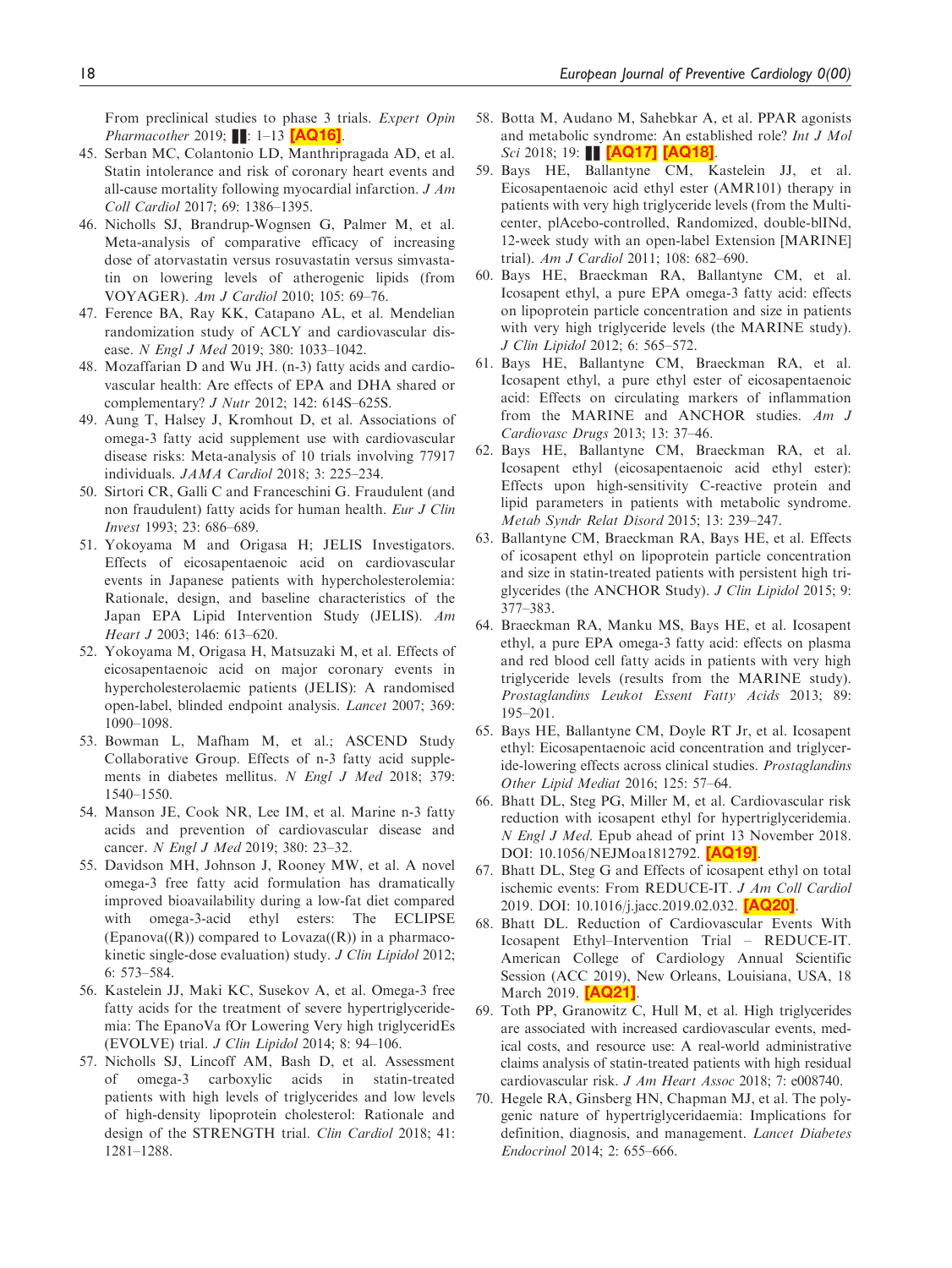- <span id="page-20-0"></span>71. Lan NS, Fegan PG, Yeap BB, et al. Icosapent ethyl for dyslipidaemia in patients with diabetes and coronary artery disease: Act now to reduce it. Diabetes Obes Metab. Epub ahead of print 6 March 2019. DOI: 10.1111/dom.13689 [\[AQ22\]](#page-1-0).
- 72. Lim GB. Hypertriglyceridaemia REDUCE-IT with icosapent ethyl. Nat Rev Cardiol 2019; 16: 1.
- 73. Ganda OP, Bhatt DL, Mason RP, et al. Unmet need for adjunctive dyslipidemia therapy in hypertriglyceridemia management. J Am Coll Cardiol 2018; 72: 330–343.
- 74. Raza-Iqbal S, Tanaka T, Anai M, et al. Transcriptome analysis of K-877 (a novel selective PPARalpha modulator (SPPARMalpha))-regulated genes in primary human hepatocytes and the mouse liver. J Atheroscler Thromb 2015; 22: 754–772.
- 75. Yamamoto Y, Takei K, Arulmozhiraja S, et al. Molecular association model of PPARalpha and its new specific and efficient ligand, pemafibrate: Structural basis for SPPARMalpha. Biochem Biophys Res Commun 2018; 499: 239–245.
- 76. Ferri N, Corsini A, Sirtori C, et al. PPAR-alpha agonists are still on the rise: An update on clinical and experimental findings. Expert Opin Investig Drugs 2017; 26: 593–602.
- 77. Fruchart JC. Pemafibrate (K-877), a novel selective peroxisome proliferator-activated receptor alpha modulator for management of atherogenic dyslipidaemia. Cardiovasc Diabetol 2017; 16: 124.
- 78. Arai H, Yamashita S, Yokote K, et al. Efficacy and safety of K-877, a novel selective peroxisome proliferator-activated receptor alpha modulator (SPPARMalpha), in combination with statin treatment: Two randomised, double-blind, placebo-controlled clinical trials in patients with dyslipidaemia. Atherosclerosis 2017; 261: 144–152.
- 79. Araki E, Yamashita S, Arai H, et al. Effects of pemafibrate, a novel selective PPARalpha modulator, on lipid and glucose metabolism in patients with type 2 diabetes and hypertriglyceridemia: A randomized, double-blind, placebo-controlled, phase 3 trial. Diabetes Care 2018; 41: 538–546.
- 80. Araki E, Yamashita S, Arai H, et al. The efficacy and safety of pemafibrate in patients with type 2 diabetes and elevated triglyceride levels: 52-week data from the PROVIDE Study. Diabetes Obes Metab. Epub ahead of print 5 March 2019. DOI: 10.1111/dom.13686. **[\[AQ23\]](#page-1-0)**.
- 81. Arai H, Yamashita S, Yokote K, et al. Efficacy and safety of pemafibrate versus fenofibrate in patients with high triglyceride and low HDL cholesterol levels: A multicenter, placebo-controlled, double-blind, randomized trial. J Atheroscler Thromb 2018; 25: 521–538.
- 82. De Lorgeril M, Salen P, Paillard F, et al. Lipid-lowering drugs and homocysteine. Lancet 1999; 353: 209–210.
- 83. Ishibashi S, Yamashita S, Arai H, et al. Effects of K-877, novel selective PPARalpha modulator (SPPARMalpha), in dyslipidaemic patients: A randomized, double blind, active- and placebo-controlled, phase 2 trial. Atherosclerosis 2016; 249: 36–43.
- 84. Ishibashi S, Arai H, Yokote K, et al. Efficacy and safety of pemafibrate (K-877), a selective peroxisome proliferator-activated receptor alpha modulator, in patients with

dyslipidemia: Results from a 24-week, randomized, double blind, active-controlled, phase 3 trial. J Clin Lipidol 2018; 12: 173–184.

- 85. Pradhan AD, Paynter NP, Everett BM, et al. Rationale and design of the Pemafibrate to Reduce Cardiovascular Outcomes by Reducing Triglycerides in Patients with Diabetes (PROMINENT) study. Am Heart J 2018; 206: 80–93.
- 86. Ference BA, Ginsberg HN, Graham I, et al. Low-density lipoproteins cause atherosclerotic cardiovascular disease. 1. Evidence from genetic, epidemiologic, and clinical studies. A consensus statement from the European Atherosclerosis Society Consensus Panel. Eur Heart J 2017; 38: 2459–2472.
- 87. Tunon J, Back M, Badimon L, et al. Interplay between hypercholesterolaemia and inflammation in atherosclerosis: Translating experimental targets into clinical practice. Eur J Prev Cardiol 2018; 25: 948–955.
- 88. Varbo A and Nordestgaard BG. Remnant cholesterol and triglyceride-rich lipoproteins in atherosclerosis progression and cardiovascular disease. Arterioscler Thromb Vasc Biol 2016; 36: 2133–2135.
- 89. Sirtori CR. The FIELD study. Lancet 2006; 367: 1141–1142; author reply 1142-1143.
- 90. Elam MB, Ginsberg HN, Lovato LC, et al. Association of fenofibrate therapy with long-term cardiovascular risk in statin-treated patients with type 2 diabetes. JAMA Cardiol 2017; 2: 370–380.
- 91. Scott R, O'Brien R, Fulcher G, et al. Effects of fenofibrate treatment on cardiovascular disease risk in 9,795 individuals with type 2 diabetes and various components of the metabolic syndrome: The Fenofibrate Intervention and Event Lowering in Diabetes (FIELD) study. Diabetes Care 2009; 32: 493–498.
- 92. Yamashita S, Arai H, Yokote K, et al. Effects of pemafibrate (K-877) on cholesterol efflux capacity and postprandial hyperlipidemia in patients with atherogenic dyslipidemia. J Clin Lipidol 2018; 12: 1267–1279 e1264.
- 93. Bisgaier CL, Oniciu DC and Srivastava RAK. Comparative evaluation of gemcabene and peroxisome proliferator-activated receptor ligands in transcriptional assays of peroxisome proliferator-activated receptors: Implication for the treatment of hyperlipidemia and cardiovascular disease. J Cardiovasc Pharmacol 2018; 72:  $3 - 10.$
- 94. Bisgaier CL, Essenburg AD, Barnett BC, et al. A novel compound that elevates high density lipoprotein and activates the peroxisome proliferator activated receptor. J Lipid Res 1998; 39: 17–30.
- 95. Srivastava RAK, Cornicelli JA, Markham B, et al. Gemcabene, a first-in-class lipid-lowering agent in latestage development, down-regulates acute-phase C-reactive protein via C/EBP-delta-mediated transcriptional mechanism. Mol Cell Biochem 2018; 449: 167–183.
- 96. Oniciu DC, Hashiguchi T, Shibazaki Y, et al. Gemcabene downregulates inflammatory, lipid-altering and cell-signaling genes in the STAM model of NASH. PLoS One 2018; 13: e0194568.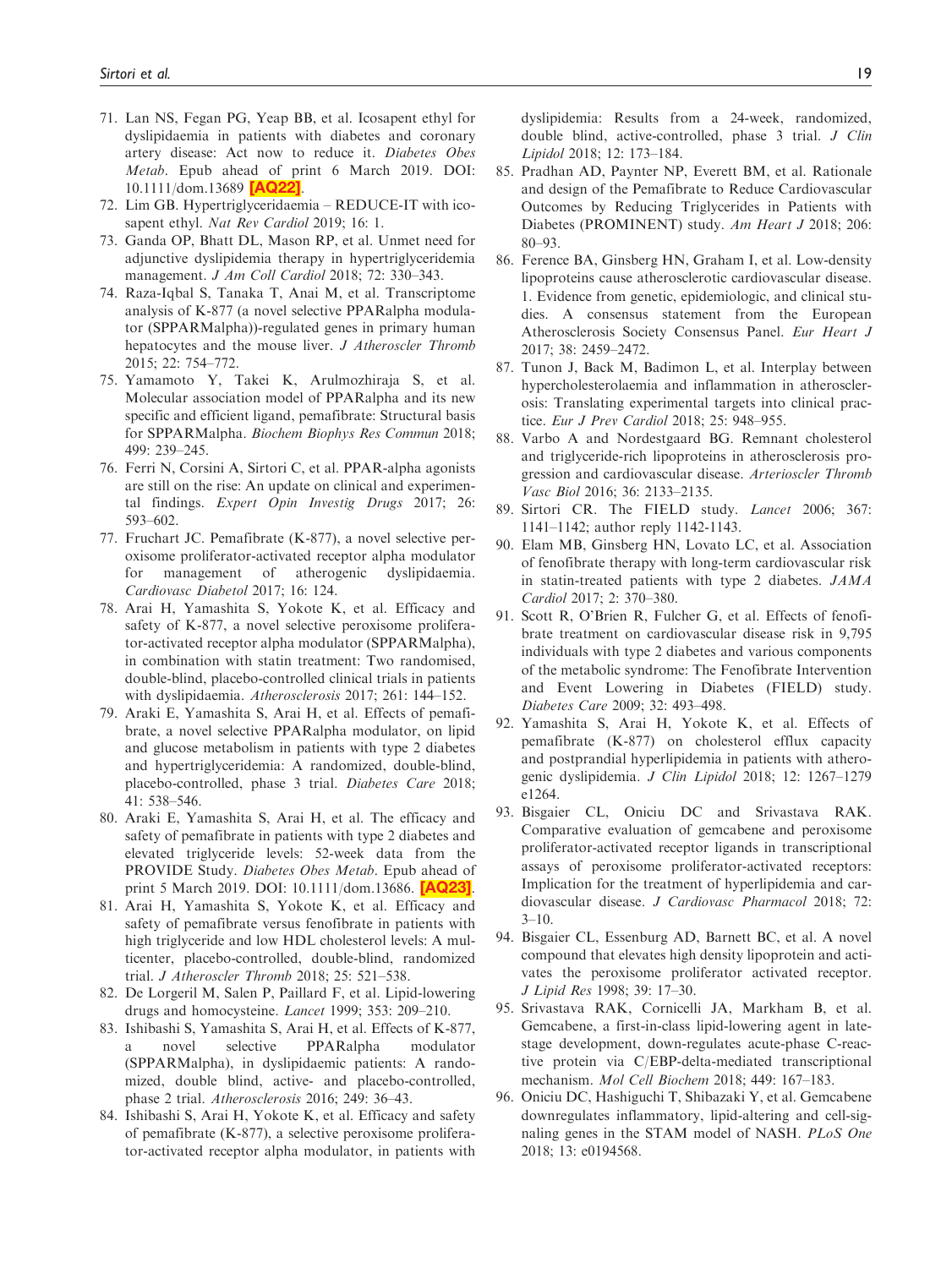- <span id="page-21-0"></span>97. Diehl AM and Day C. Cause, pathogenesis, and treatment of nonalcoholic steatohepatitis. N Engl J Med 2017; 377: 2063–2072.
- 98. Bays HE, McKenney JM, Dujovne CA, et al. Effectiveness and tolerability of a new lipid-altering agent, gemcabene, in patients with low levels of highdensity lipoprotein cholesterol. Am J Cardiol 2003; 92: 538–543.
- 99. Stein E, Bays H, Koren M, et al. Efficacy and safety of gemcabene as add-on to stable statin therapy in hypercholesterolemic patients. J Clin Lipidol 2016; 10: 1212–1222.
- 100. Gemphire. Gemphire to present new COBALT-1 clinical data at the 2017 FH Global Summit 9/25/17, [http://](http://ir.gemphire.com/phoenix.zhtml?c254241&pirol-newsArticle&ID2302595) [ir.gemphire.com/phoenix.zhtml?c](http://ir.gemphire.com/phoenix.zhtml?c254241&pirol-newsArticle&ID2302595)=[254241&p](http://ir.gemphire.com/phoenix.zhtml?c254241&pirol-newsArticle&ID2302595)=[irol](http://ir.gemphire.com/phoenix.zhtml?c254241&pirol-newsArticle&ID2302595)[newsArticle&ID](http://ir.gemphire.com/phoenix.zhtml?c254241&pirol-newsArticle&ID2302595)= $2302595$  (2017, accessed) [\[AQ24\]](#page-1-0).
- 101. Bisgaier CL, Oniciu DC and Williams KJ. An orally administered small molecule that inhibits hepatic sulfatase-2 expression in vivo: A novel strategy to correct diabetic dyslipoproteinemia with implications for residual atheroslcerotic cardiovascular disease (ASCVD) risk. Circulation 2017; 136: **[\[AQ25\]](#page-1-0)**.
- 102. Bisgaier CL and Auerbach BJ. Gemcabene and atorvastatin alone and combined markedly reduce LDL-C in LDL receptor deficient mice, a model of homozygous familial hypercholesterolemia. Circulation 2015; 132:  $\blacksquare$ .
- 103. Chen K and Williams KJ. Molecular mediators for raftdependent endocytosis of syndecan-1, a highly conserved, multifunctional receptor. *J Biol Chem 2013*; 288: 13988–13999.
- 104. Stanford KI, Bishop JR, Foley EM, et al. Syndecan-1 is the primary heparan sulfate proteoglycan mediating hepatic clearance of triglyceride-rich lipoproteins in mice. J Clin Invest 2009; 119: 3236–3245.
- 105. Corsini A, Bellosta S and Davidson MH. Pharmacokinetic interactions between statins and fibrates. Am J Cardiol 2005; 96: 44K–49K; discussion 34K-35K.
- 106. Armitage J, Holmes MV and Preiss D. Cholesteryl ester transfer protein inhibition for preventing cardiovascular events: JACC review topic of the week. J Am Coll *Cardiol* 2019; 73:  $\blacksquare$  [\[AQ26\]](#page-1-0).
- 107. Shrestha S, Wu BJ, Guiney L, et al. Cholesteryl ester transfer protein and its inhibitors. J Lipid Res 2018; 59: 772–783.
- 108. Van Capelleveen JC, Kastelein JJ, Zwinderman AH, et al. Effects of the cholesteryl ester transfer protein inhibitor, TA-8995, on cholesterol efflux capacity and high-density lipoprotein particle subclasses. J Clin Lipidol 2016; 10: 1137–1144 e1133.
- 109. Pirillo A and Catapano AL. Increasing high-density lipoprotein cholesterol levels for cardiovascular benefit: The end of a dream? Eur J Prev Cardiol. Epub ahead of print 14 December 2018. DOI: 10.1177/2047487318 820976 [\[AQ27\]](#page-1-0).
- 110. Bowman L, Hopewell JC, et al.; HPS3/TIMI55– REVEAL Collaborative Group. Effects of anacetrapib in patients with atherosclerotic vascular disease. N Engl J Med 2017; 377: 1217–1227.
- 111. Nissen SE, Pillai SG, Nicholls SJ, et al. ADCY9 genetic variants and cardiovascular outcomes with evacetrapib in patients with high-risk vascular disease: A nested case–control study. JAMA Cardiol 2018; 3: 401–408.
- 112. Hopewell J. Impact of ADCY9 on response to anacetrapib among 20,000 participants in the HPS3/TIMI55- REVEAL Trial. American College of Cardiology 2019 [\[AQ28\]](#page-1-0).
- 113. Barnhart JW, Sefranka JA and McIntosh DD. Hypocholesterolemic effect of 4,4'-(isopropylidenedithio)-bis(2,6-di-t-butylphenol) (probucol). Am J Clin Nutr 1970; 23: 1229–1233.
- 114. Buckley MM, Goa KL, Price AH, et al. Probucol. A reappraisal of its pharmacological properties and therapeutic use in hypercholesterolaemia. Drugs 1989; 37: 761–800.
- 115. Feher MD, Webb JC, Patel DD, et al. Cholesterol-lowering drug therapy in a patient with receptor-negative homozygous familial hypercholesterolaemia. Atherosclerosis 1993; 103: 171–180.
- 116. Matsuzawa Y, Yamashita S, Funahashi T, et al. Selective reduction of cholesterol in HDL2 fraction by probucol in familial hypercholesterolemia and hyperHDL2 cholesterolemia with abnormal cholesteryl ester transfer. Am J Cardiol 1988; 62: 66B–72B.
- 117. Franceschini G, Sirtori M, Vaccarino V, et al. Mechanisms of HDL reduction after probucol. Changes in HDL subfractions and increased reverse cholesteryl ester transfer. Arteriosclerosis 1989; 9: 462–469.
- 118. Ishigami M, Yamashita S, Sakai N, et al. High-density lipoproteins from probucol-treated patients have increased capacity to promote cholesterol efflux from mouse peritoneal macrophages loaded with acetylated low-density lipoproteins. Eur J Clin Invest 1997; 27: 285–292.
- 119. Hirano K, Ikegami C, Tsujii K, et al. Probucol enhances the expression of human hepatic scavenger receptor class B type I, possibly through a species-specific mechanism. Arterioscler Thromb Vasc Biol 2005; 25: 2422–2427.
- 120. Takiguchi S, Ayaori M, Yakushiji E, et al. Hepatic overexpression of endothelial lipase lowers high-density lipoprotein but maintains reverse cholesterol transport in mice: Role of scavenger receptor class B Type I/ATPbinding cassette transporter A1-dependent pathways. Arterioscler Thromb Vasc Biol 2018; 38: 1454–1467.
- 121. Yamashita S, Ruscica M, Macchi C, et al. Cholesteryl ester transfer protein: An enigmatic pharmacology – antagonists and agonists. Atherosclerosis 2018; 278: 286–298.
- 122. Walldius G, Erikson U, Olsson AG, et al. The effect of probucol on femoral atherosclerosis: The Probucol Quantitative Regression Swedish Trial (PQRST). Am J Cardiol 1994; 74: 875–883.
- 123. Cote G, Tardif JC, Lesperance J, et al. Effects of probucol on vascular remodeling after coronary angioplasty. Multivitamins and Protocol Study Group. Circulation 1999; 99: 30–35.